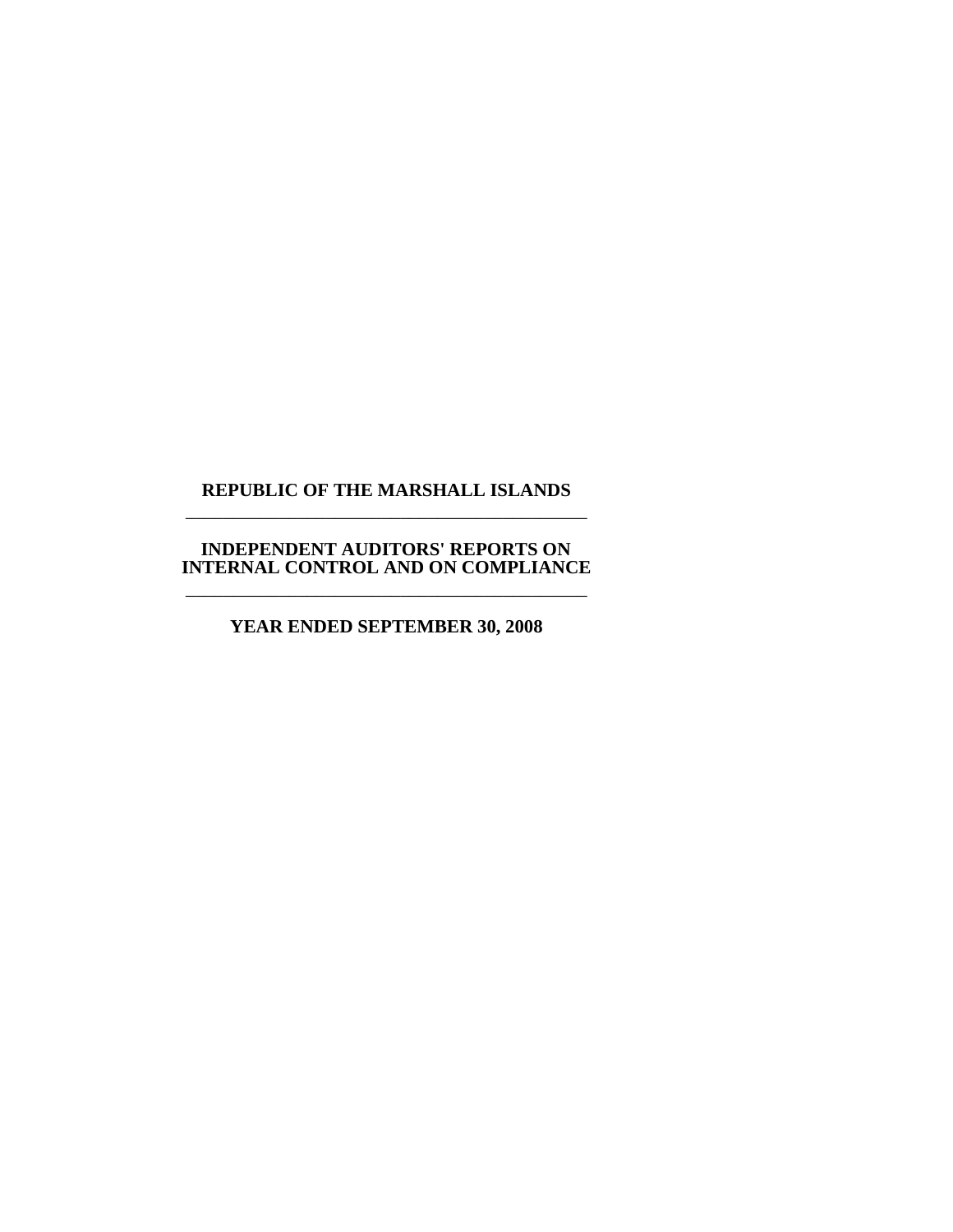

Deloitte & Touche LLP 361 South Marine Corps Drive Tamuning, GU 96913-3911 USA Tel: (671)646-3884 Fax: (671)649-4932 www.deloitte.com

#### **INDEPENDENT AUDITORS' REPORT ON INTERNAL CONTROL OVER FINANCIAL REPORTING AND ON COMPLIANCE AND OTHER MATTERS BASED ON AN AUDIT OF FINANCIAL STATEMENTS PERFORMED IN ACCORDANCE WITH** *GOVERNMENT AUDITING STANDARDS*

His Excellency Litokwa Tomeing President Republic of the Marshall Islands:

We have audited the financial statements of the governmental activities, the aggregate discretely presented component units, each major fund, and the aggregate remaining fund information of the Republic of the Marshall Islands (RepMar) as of and for the year ended September 30, 2008, which collectively comprise RepMar's basic financial statements and have issued our report thereon dated June 10, 2009. We conducted our audit in accordance with auditing standards generally accepted in the United States of America and the standards applicable to financial audits contained in *Government Auditing Standards*, issued by the Comptroller General of the United States.

For purposes of this report, our consideration of internal control over financial reporting and our tests of compliance with certain provisions of laws, regulations, contracts and grants, and other matters did not include the Marshall Islands Scholarship, Grant and Loan Board, the Health Care Revenue Fund, the Marshall Islands Health Fund, the Nuclear Claims Tribunal, the Marshall Islands Social Security Administration, and the discretely presented component units, which were all audited by us. We have issued separate reports on our consideration of internal control over financial reporting and our tests of compliance with certain provisions of laws, regulations, contracts, and grant agreements, and other matters for these entities. The findings, if any, included in those reports are not included herein.

#### Internal Control Over Financial Reporting

In planning and performing our audit, we considered RepMar's internal control over financial reporting as a basis for designing our auditing procedures for the purpose of expressing our opinions on the financial statements, but not for the purpose of expressing an opinion on the effectiveness of RepMar's internal control over financial reporting. Accordingly, we do not express an opinion on the effectiveness of RepMar's internal control over financial reporting.

Our consideration of internal control over financial reporting was for the limited purpose described in the preceding paragraph and would not necessarily identify all deficiencies in internal control over financial reporting that might be significant deficiencies or material weaknesses. However, as discussed below, we identified certain deficiencies in internal control over financial reporting that we consider to be significant deficiencies.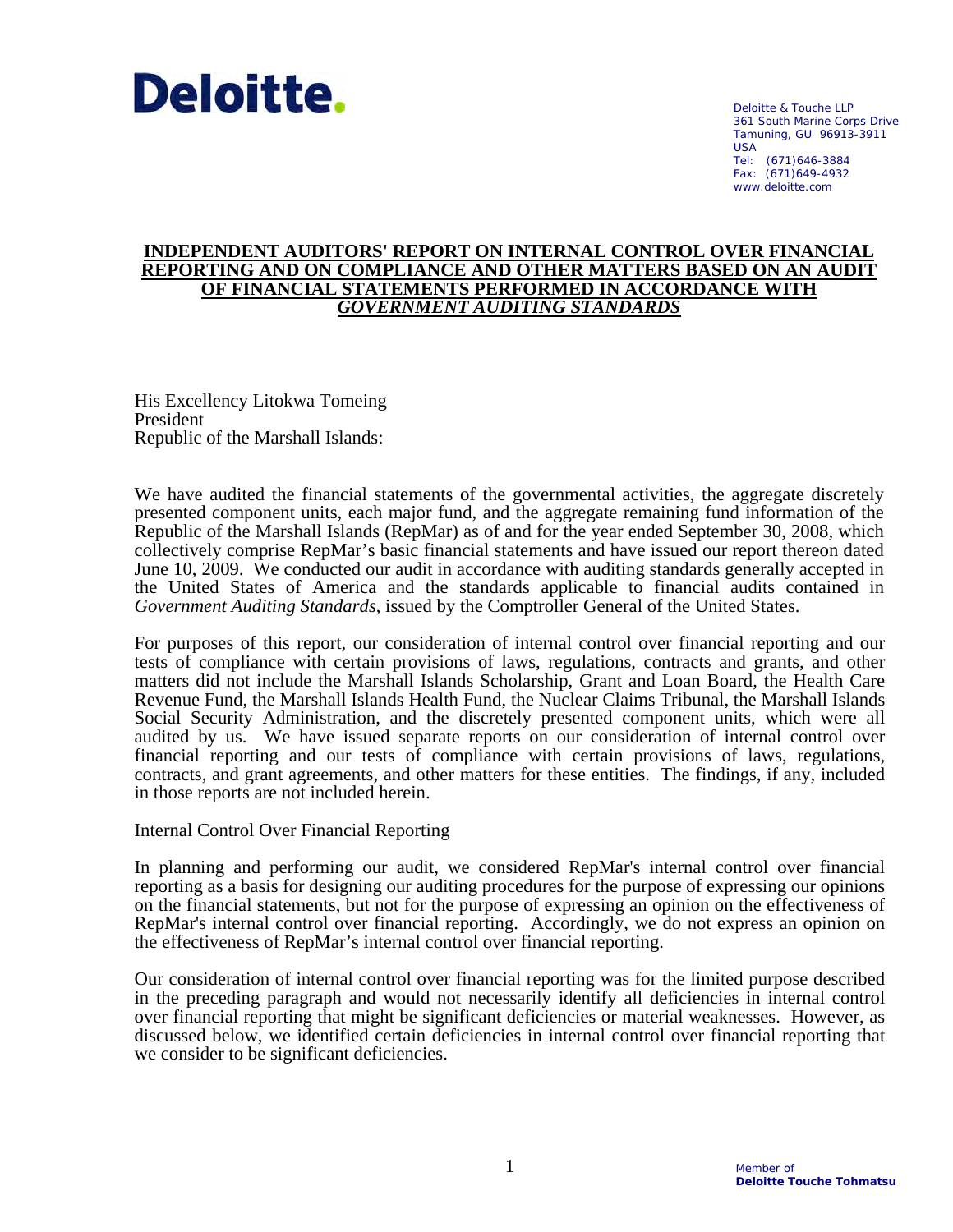A *control deficiency* exists when the design or operation of a control does not allow management or employees, in the normal course of performing their assigned functions, to prevent or detect misstatements on a timely basis. A *significant deficiency* is a control deficiency, or combination of control deficiencies, that adversely affects the entity's ability to initiate, authorize, record, process, or report financial data reliably in accordance with generally accepted accounting principles such that there is more than a remote likelihood that a misstatement of the entity's financial statements that is more than inconsequential will not be prevented or detected by the entity's internal control. We consider the deficiencies described in the accompanying Schedule of Findings and Questioned Costs (pages 12 through 29) as items 2008-3 and 2008-9 to be significant deficiencies in internal control over financial reporting.

A *material weakness* is a significant deficiency, or combination of significant deficiencies, that results in more than a remote likelihood that a material misstatement of the financial statements will not be prevented or detected by the entity's internal control.

Our consideration of the internal control over financial reporting was for the limited purpose described in the first paragraph of this section and would not necessarily identify all deficiencies in the internal control that might be significant deficiencies and, accordingly, would not necessarily disclose all significant deficiencies that are also considered to be material weaknesses. However, we believe that the significant deficiencies described above are material weaknesses.

#### Compliance and Other Matters

As part of obtaining reasonable assurance about whether RepMar's basic financial statements are free of material misstatement, we performed tests of its compliance with certain provisions of laws, regulations, contracts, and grant agreements, noncompliance with which could have a direct and material effect on the determination of financial statement amounts. However, providing an opinion on compliance with those provisions was not an objective of our audit and, accordingly, we do not express such an opinion. The results of our tests disclosed one instance of noncompliance or other matters that is required to be reported under *Government Auditing Standards* and which is described in the accompanying Schedule of Findings and Questioned Costs as item 2008-7.

We noted certain matters that we reported to management of RepMar in a separate letter dated June 10, 2009.

RepMar's responses to the findings identified in our audit are described in the accompanying Schedule of Findings and Questioned Costs. We did not audit RepMar's responses and, accordingly, we express no opinion on them.

This report is intended solely for the information and use of management, the Honorable Members of the Nitijela, federal awarding agencies, the cognizant audit and other federal agencies, and others within the entity and is not intended to be and should not be used by anyone other than these specified parties.

Jeloitte WackellP

June 10, 2009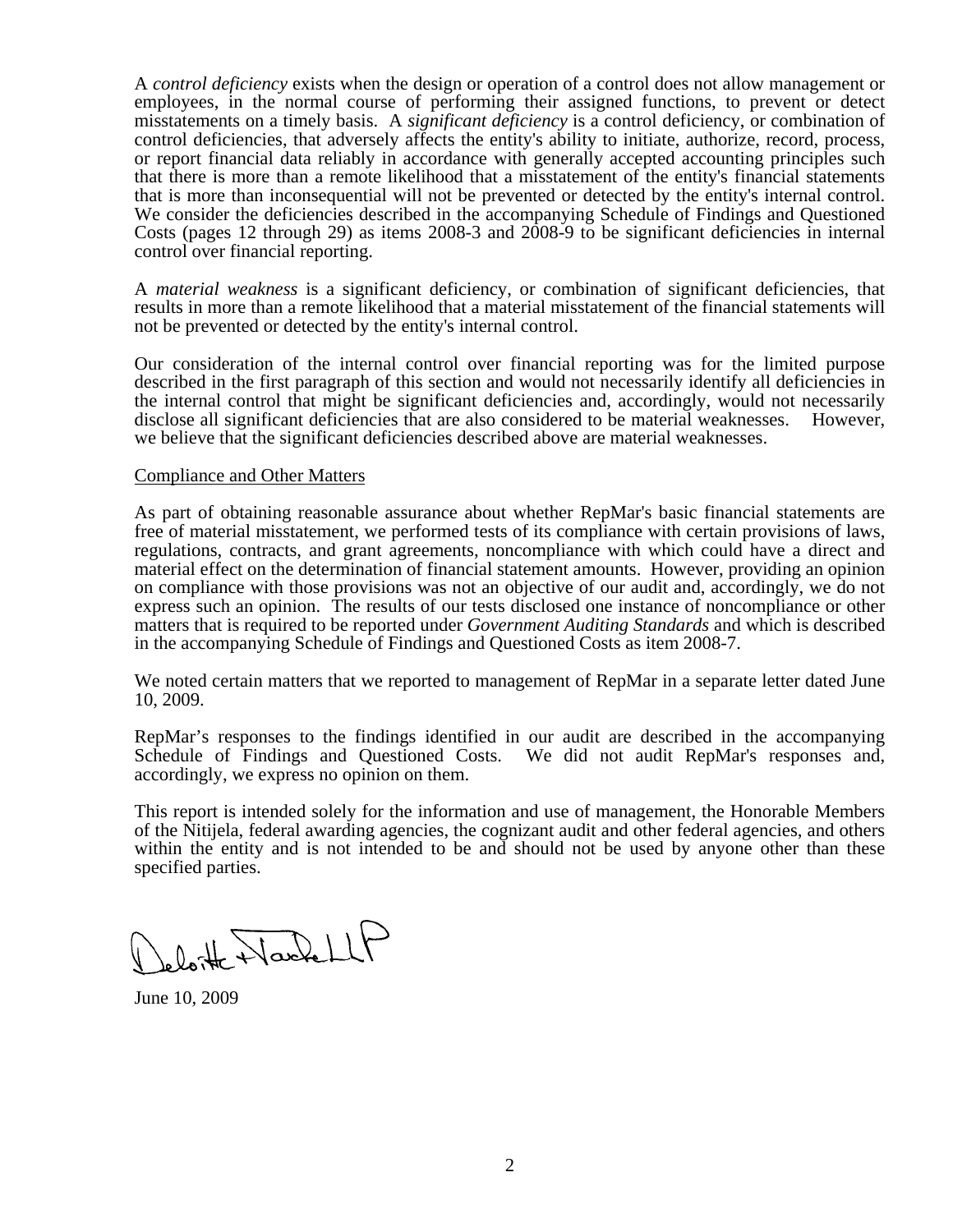# **Deloitte**.

Deloitte & Touche LLP 361 South Marine Corps Drive Tamuning, GU 96913-3911 USA Tel: (671)646-3884 Fax: (671)649-4932 www.deloitte.com

#### **INDEPENDENT AUDITORS' REPORT ON COMPLIANCE WITH REQUIREMENTS APPLICABLE TO EACH MAJOR PROGRAM AND ON INTERNAL CONTROL OVER COMPLIANCE IN ACCORDANCE WITH OMB CIRCULAR A-133 AND ON THE SCHEDULE OF EXPENDITURES OF FEDERAL AWARDS**

His Excellency Litokwa Tomeing President Republic of the Marshall Islands:

## **Compliance**

We have audited the compliance of the Republic of the Marshall Islands (RepMar) with the types of compliance requirements described in the *U.S. Office of Management and Budget (OMB) Circular A-133 Compliance Supplement* that are applicable to each of its major federal programs for the year ended September 30, 2008. RepMar's major federal programs are identified in the summary of auditor's results section of the accompanying Schedule of Findings and Questioned Costs (pages 12 through 29). Compliance with the requirements of laws, regulations, contracts, and grants applicable to each of its major federal programs is the responsibility of RepMar's management. Our responsibility is to express an opinion on RepMar's compliance based on our audit.

As discussed in Note 2b to the Schedule of Expenditures of Federal Awards, RepMar's basic financial statements include the operations of certain entities whose federal awards are not included in the Schedule of Expenditures of Federal Awards for the year ended September 30, 2008. Our audit, described below, did not include the operations of the entities identified in Note 2b as these entities conducted separate audits in accordance with OMB Circular A-133, if required.

We conducted our audit of compliance in accordance with auditing standards generally accepted in the United States of America; the standards applicable to financial audits contained in *Government Auditing Standards*, issued by the Comptroller General of the United States; and OMB Circular A-133, *Audits of States, Local Governments, and Non-Profit Organizations*. Those standards and OMB Circular A-133 require that we plan and perform the audit to obtain reasonable assurance about whether noncompliance with the types of compliance requirements referred to above that could have a direct and material effect on a major federal program occurred. An audit includes examining, on a test basis, evidence about RepMar's compliance with those requirements and performing such other procedures as we considered necessary in the circumstances. We believe that our audit provides a reasonable basis for our opinion. Our audit does not provide a legal determination of RepMar's compliance with those requirements.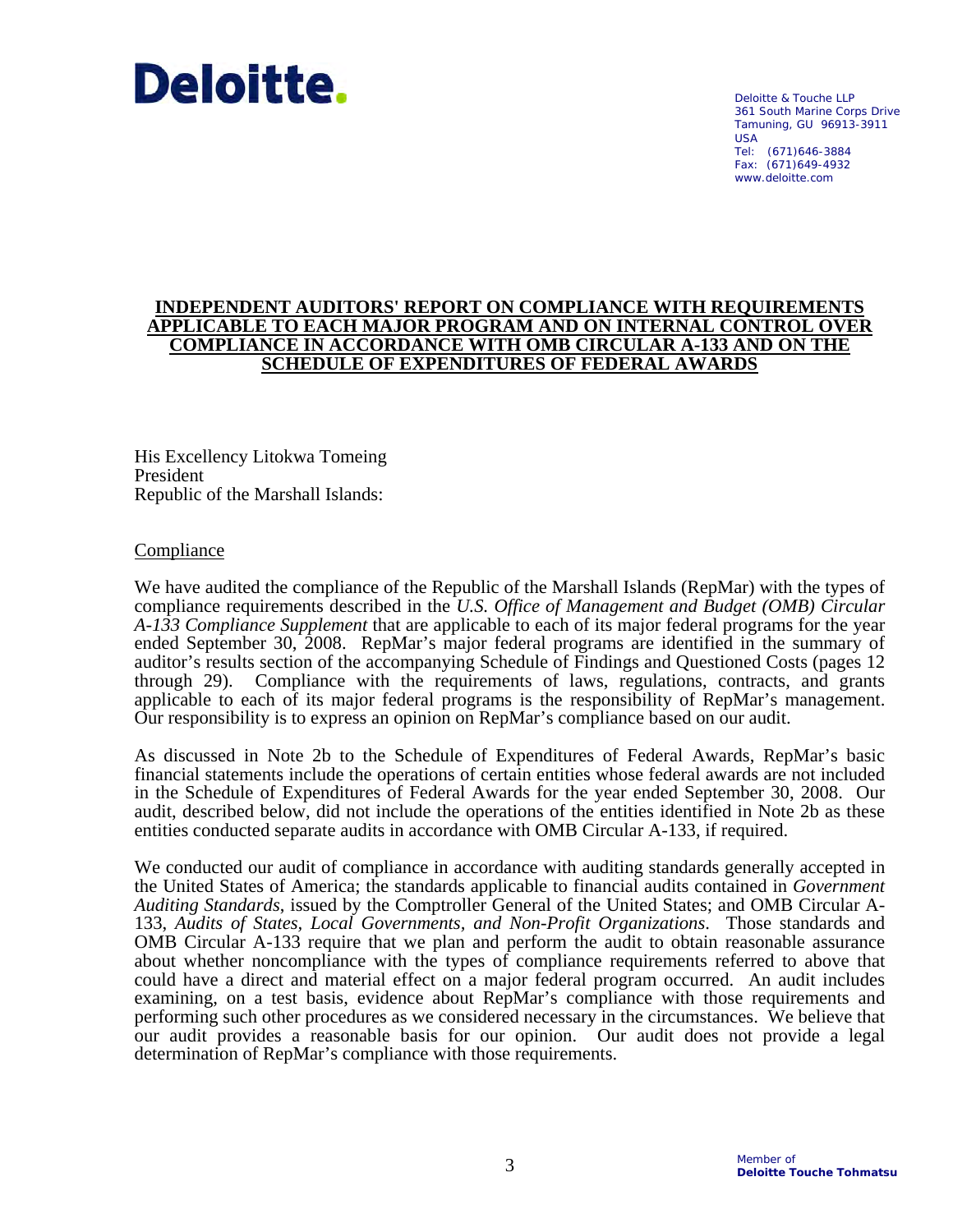As described in items 2008-1, 2008-3 and 2008-4 in the accompanying Schedule of Findings and Questioned Costs, RepMar did not comply with requirements regarding cash management, and procurement and suspension and debarment that are applicable to its Food Distribution Program major program (CFDA # 10.567), and equipment and real property management that are applicable to its Compact of Free Association Sector Grants major program (CFDA # 15.875), and its Special Education - Grants to States major program (CFDA # 84.027). Compliance with such requirements is necessary, in our opinion, for RepMar to comply with the requirements applicable to those programs.

In our opinion, except for the noncompliance described in the preceding paragraph, RepMar complied, in all material respects, with the requirements referred to above that are applicable to its Food Distribution Program major program (CFDA # 10.567), its Compact of Free Association Sector Grants major program (CFDA # 15.875), and its Special Education - Grants to States major program (CFDA # 84.027) for the year ended September 30, 2008. The results of our auditing procedures also disclosed other instances of noncompliance with those requirements, which are required to be reported in accordance with OMB Circular A-133 and which are described in the accompanying Schedule of Findings and Questioned Costs as items 2008-2, 2008-5, 2008-6, 2008-7 and 2008-8.

#### Internal Control Over Compliance

The management of RepMar is responsible for establishing and maintaining effective internal control over compliance with the requirements of laws, regulations, contracts, and grants applicable to federal programs. In planning and performing our audit, we considered RepMar's internal control over compliance with the requirements that could have a direct and material effect on a major federal program in order to determine our auditing procedures for the purpose of expressing our opinion on compliance, but not for the purpose of expressing an opinion on the effectiveness of internal control over compliance. Accordingly, we do not express an opinion on the effectiveness of RepMar's internal control over compliance.

Our consideration of internal control over compliance was for the limited purpose described in the preceding paragraph and would not necessarily identify all deficiencies in the entity's internal control that might be significant deficiencies or material weaknesses as defined below. However, as discussed below, we identified certain deficiencies in internal control over compliance that we consider to be significant deficiencies and others that we consider to be material weaknesses.

A *control deficiency* in an entity's internal control over compliance exists when the design or operation of a control does not allow management or employees, in the normal course of performing their assigned functions, to prevent or detect noncompliance with a type of compliance requirement of a federal program on a timely basis. A *significant deficiency* is a control deficiency, or combination of control deficiencies, that adversely affects the entity's ability to administer a federal program such that there is more than a remote likelihood that noncompliance with a type of compliance requirement of a federal program that is more than inconsequential will not be prevented or detected by the entity's internal control. We consider the deficiencies in internal control over compliance described in the accompanying Schedule of Findings and Questioned Costs as items 2008-1 through 2008-6 and 2008-8 to be significant deficiencies.

A *material weakness* is a significant deficiency, or combination of significant deficiencies, that results in more than a remote likelihood that material noncompliance with a type of compliance requirement of a federal program will not be prevented or detected by the entity's internal control. Of the significant deficiencies in internal control over compliance described in the accompanying Schedule of Findings and Questioned Costs, we consider items 2008-1, 2008-3, and 2008-4 to be material weaknesses.

RepMar's responses to the findings identified in our audit are described in the accompanying Schedule of Findings and Questioned Costs. We did not audit RepMar's responses and, accordingly, we express no opinion on them.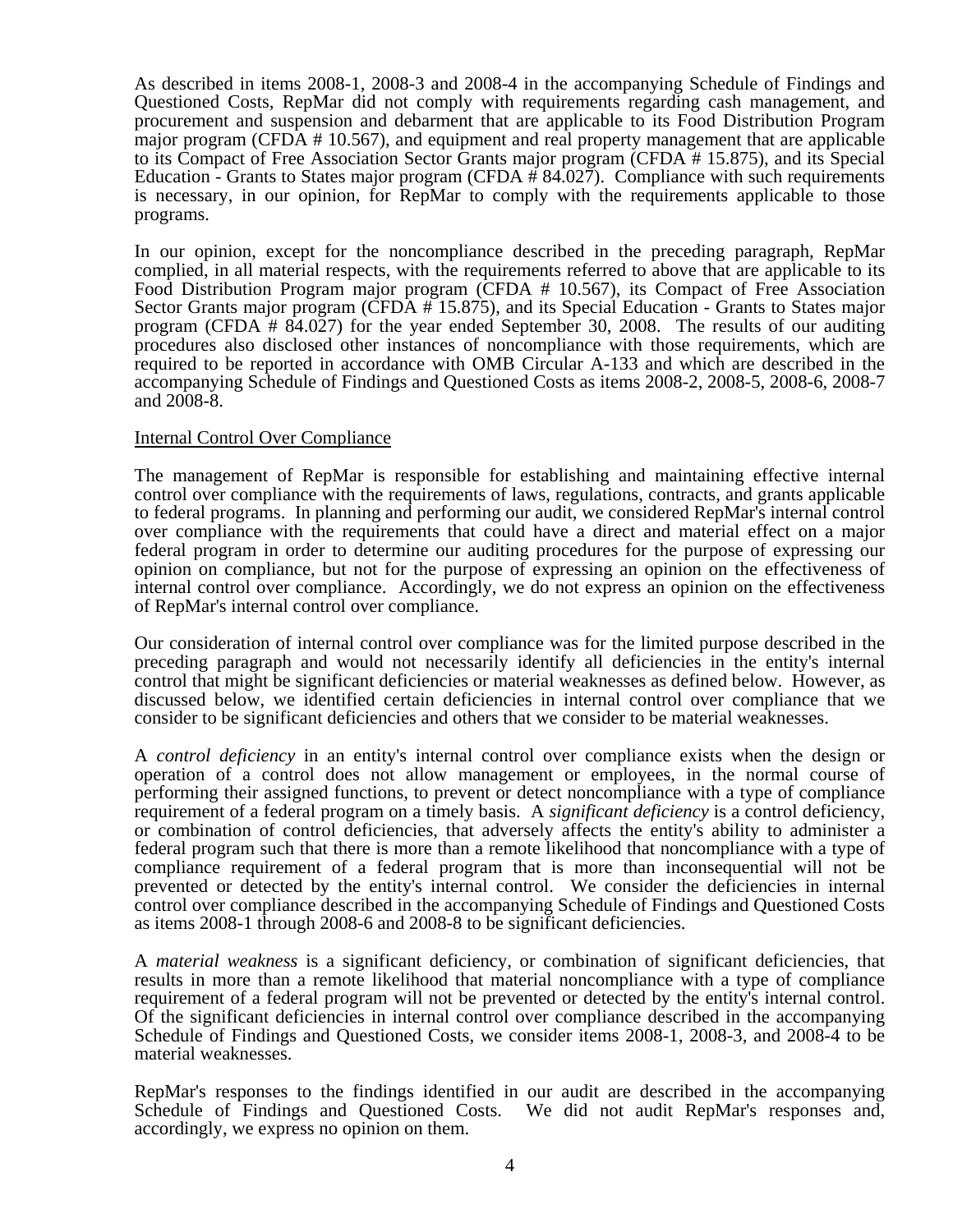#### Schedule of Expenditures of Federal Awards

We have audited the financial statements of the governmental activities, the aggregate discretely presented component units, each major fund, and the aggregate remaining fund information of RepMar as of and for the year ended September 30, 2008, and have issued our report thereon dated June 10, 2009. Our audit was performed for the purpose of forming our opinions on the financial statements that collectively comprise RepMar's basic financial statements. The accompanying Schedule of Expenditures of Federal Awards (pages 7 and 8) is presented for purposes of additional analysis as required by OMB Circular A-133 and is not a required part of the basic financial statements. This schedule is the responsibility of the management of RepMar. Such information has been subjected to the auditing procedures applied in the audit of the basic financial statements and, in our opinion, is fairly stated, in all material respects, in relation to the basic financial statements taken as a whole.

This report is intended solely for the information and use of management, the Honorable Members of the Nitijela, federal awarding agencies, the cognizant audit and other federal agencies, and others within the entity and is not intended to be and should not be used by anyone other than these specified parties.

Jeloitte NarbellP

June 10, 2009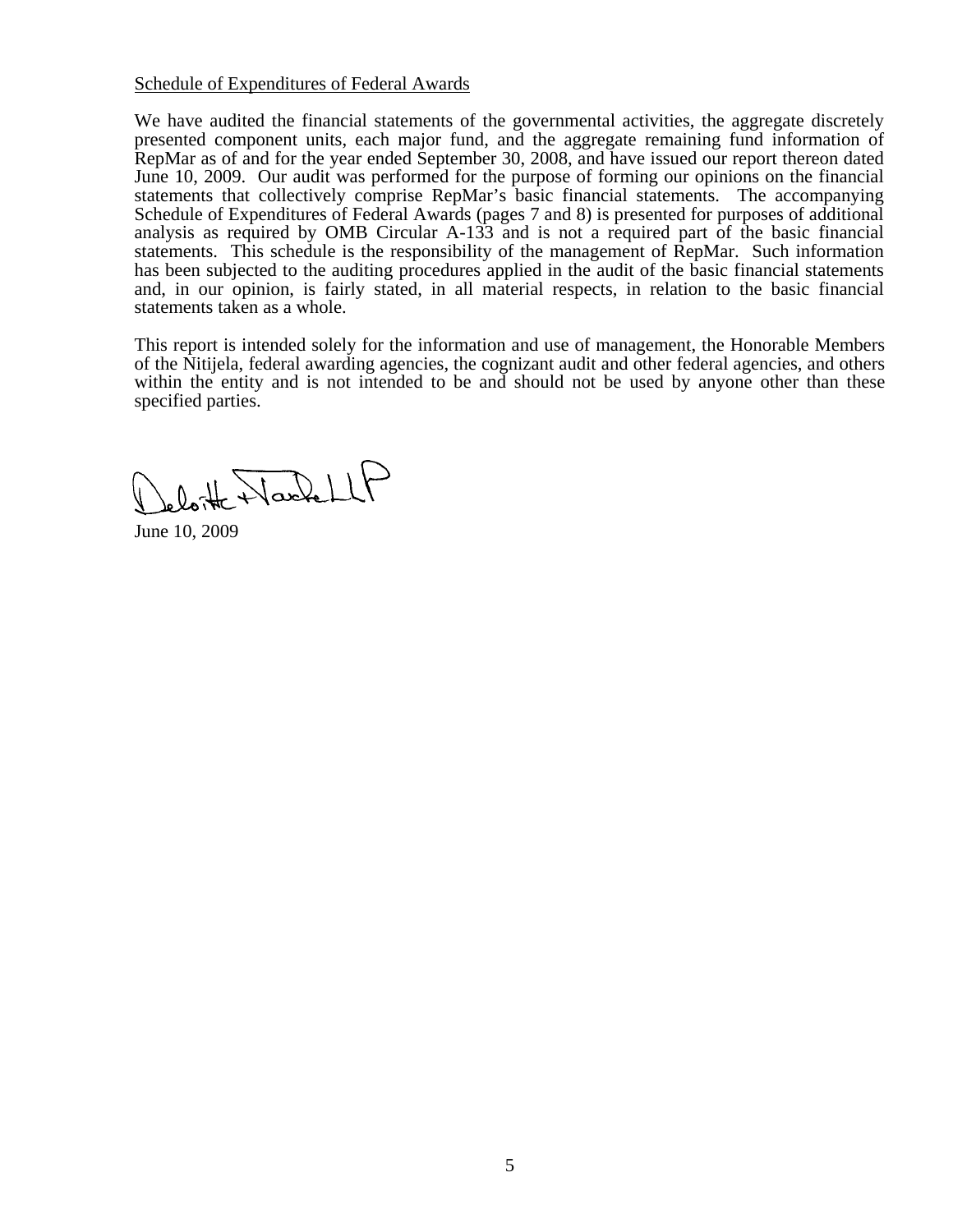Schedule of Programs Selected for Audit in Accordance with OMB Circular A-133 Year Ended September 30, 2008

The following list specifies programs selected for detailed compliance testing in accordance with applicable OMB Circular A-133 requirements.

| Grantor                            | CFDA#  | Description                                                                                                                                                                                                                                                                                                                                                                                                                            | Amount of<br><b>Expenditures</b>                                                                              |
|------------------------------------|--------|----------------------------------------------------------------------------------------------------------------------------------------------------------------------------------------------------------------------------------------------------------------------------------------------------------------------------------------------------------------------------------------------------------------------------------------|---------------------------------------------------------------------------------------------------------------|
| U.S. Department of<br>Agriculture  | 10.567 | <b>Food Distribution Program</b>                                                                                                                                                                                                                                                                                                                                                                                                       | \$<br>518,824                                                                                                 |
| U.S. Department<br>of the Interior | 15.875 | Economic, Social, and Political Development of the<br>Territories:<br>Compact of Free Association, As Amended,<br>Public Law 99-239, Sector Grants:<br>Education<br><b>Supplemental Education Grant</b><br>Health<br><b>Public Sector Capacity Building</b><br><b>Ebeye Special Needs</b><br><b>Landowners Special Needs</b><br>Kwajalein Environment<br><b>Public Infrastructure Development</b><br><b>Infrastructure Maintenance</b> | 11,961,475<br>5,648,064<br>6,639,106<br>258,626<br>2,909,013<br>1,844,344<br>209,466<br>11,289,527<br>485,381 |
|                                    |        |                                                                                                                                                                                                                                                                                                                                                                                                                                        | 41,245,002                                                                                                    |
| U.S. Department of<br>Education    | 84.027 | Special Education - Grants to States                                                                                                                                                                                                                                                                                                                                                                                                   | 2,153,035                                                                                                     |
|                                    |        | Total program expenditures tested                                                                                                                                                                                                                                                                                                                                                                                                      | \$43,916,861                                                                                                  |
|                                    |        | Total federal program expenditures                                                                                                                                                                                                                                                                                                                                                                                                     | \$62,289,098                                                                                                  |
|                                    |        | % of total federal program expenditures tested                                                                                                                                                                                                                                                                                                                                                                                         | <u>70</u> %                                                                                                   |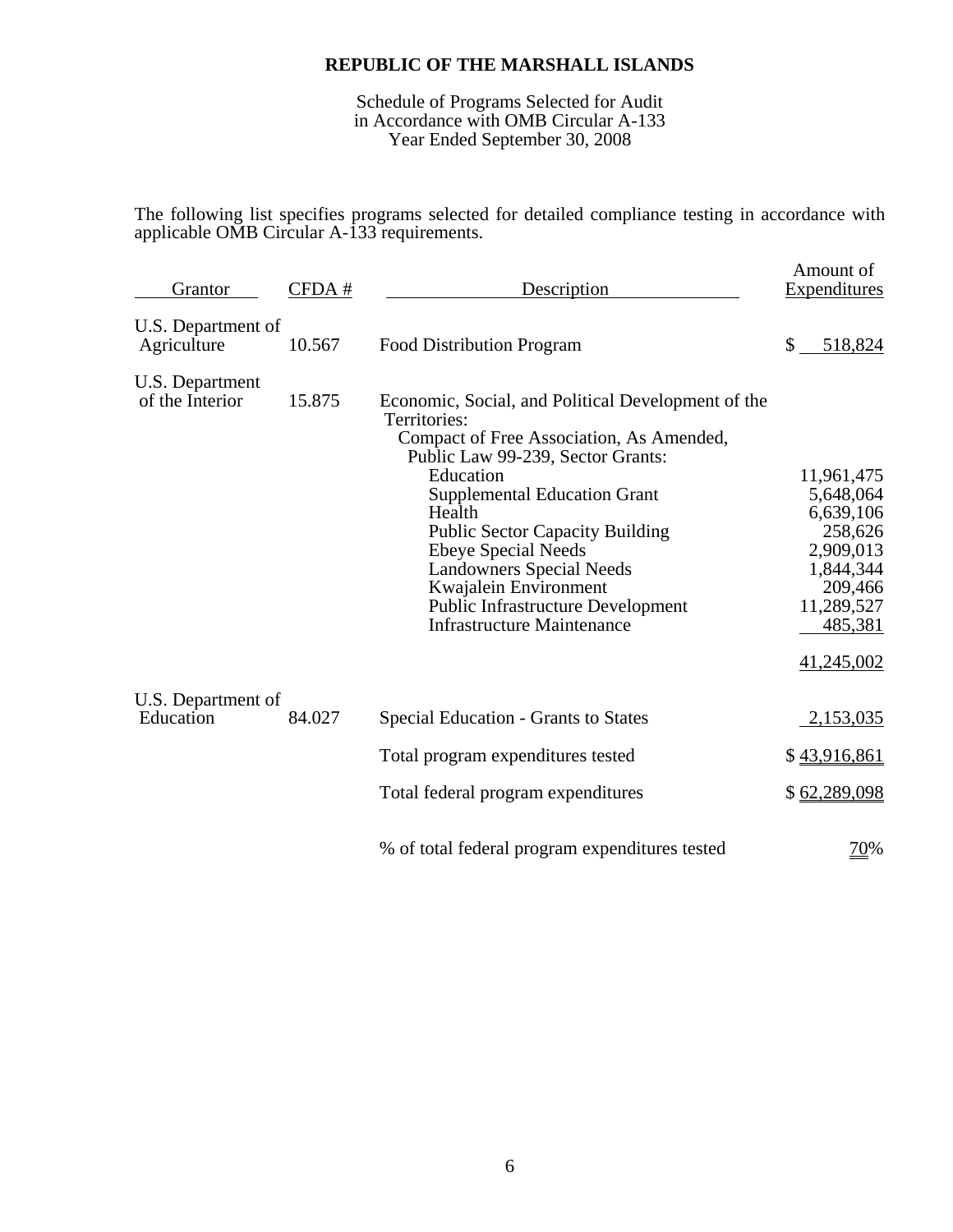# Schedule of Expenditures of Federal Awards<br>Year Ended September 30, 2008

|        |                                                                |    | Federal         |
|--------|----------------------------------------------------------------|----|-----------------|
| CFDA#  | Agency/Program                                                 |    | Expenditures    |
|        | GENERAL FUND AND REIMBURSABLE FUND:                            |    |                 |
|        | U.S. Department of Commerce:                                   |    |                 |
| 11.460 | Special Oceanic and Atmospheric Projects                       | \$ | 387,167         |
|        | Total U.S. Department of Commerce                              | \$ | 387,167         |
|        | <b>U.S. FEDERAL GRANTS FUND:</b>                               |    |                 |
|        | U.S. Department of Agriculture:                                |    |                 |
| 10.567 | Food Distribution Program                                      | \$ | 518,824         |
| 10.664 | Cooperative Forestry Assistance                                |    | 3,406           |
|        | Total U.S. Department of Agriculture                           | S  | 522,230         |
|        | U.S. Department of the Interior:                               |    |                 |
| 15.875 | Economic, Social and Political Development of the Territories: |    |                 |
|        | Single Audit FY 2000                                           | S  | 12,000          |
|        | Single Audit FY 2001                                           |    | 20,500          |
|        | Single Audit FY 2002                                           |    | 24,500          |
|        | Single Audit FY 2003<br>EPA Environmental Standards Conference |    | 47,300<br>3,604 |
|        | Four Atoll Health Care                                         |    | 1,312,349       |
|        | Tax Enhancement System                                         |    | 319,131         |
|        | Component Units Reconciliation                                 |    | 634             |
|        | <b>RMI NGO Committee</b>                                       |    | 1,952           |
|        | Sub-total CFDA #15.875                                         |    | 1,741,970       |
| 15.904 | Historic Preservation Fund Grants-In-Aid                       |    | 220,237         |
|        | Total U.S. Department of the Interior                          |    | 1,962,207       |
|        | U.S. Small Business Administration:                            |    |                 |
| 59.037 | Small Business Development Center                              | \$ | 17,199          |
|        | Total U.S. Small Business Administration                       | ፍ  | 17,199          |
|        | U.S. Department of Homeland Security                           |    |                 |
| 83.505 | State Disaster Preparedness Grant                              | S  | 10,558          |
|        | Total U.S. Department of Homeland Security                     |    | 10,558          |
|        | U.S. Department of Education:                                  |    |                 |
| 84.027 | Special Education-Grants to States                             | S  | 2,153,035       |
| 84.256 | Freely Associated States-Education Grant Program               |    | 6,300           |
| 84.336 | Teacher Quality Enhancement Grant                              |    | 118,615         |
|        | Total U.S. Department of Education                             | \$ | 2,277,950       |

See accompanying notes to schedule of expenditures of federal awards.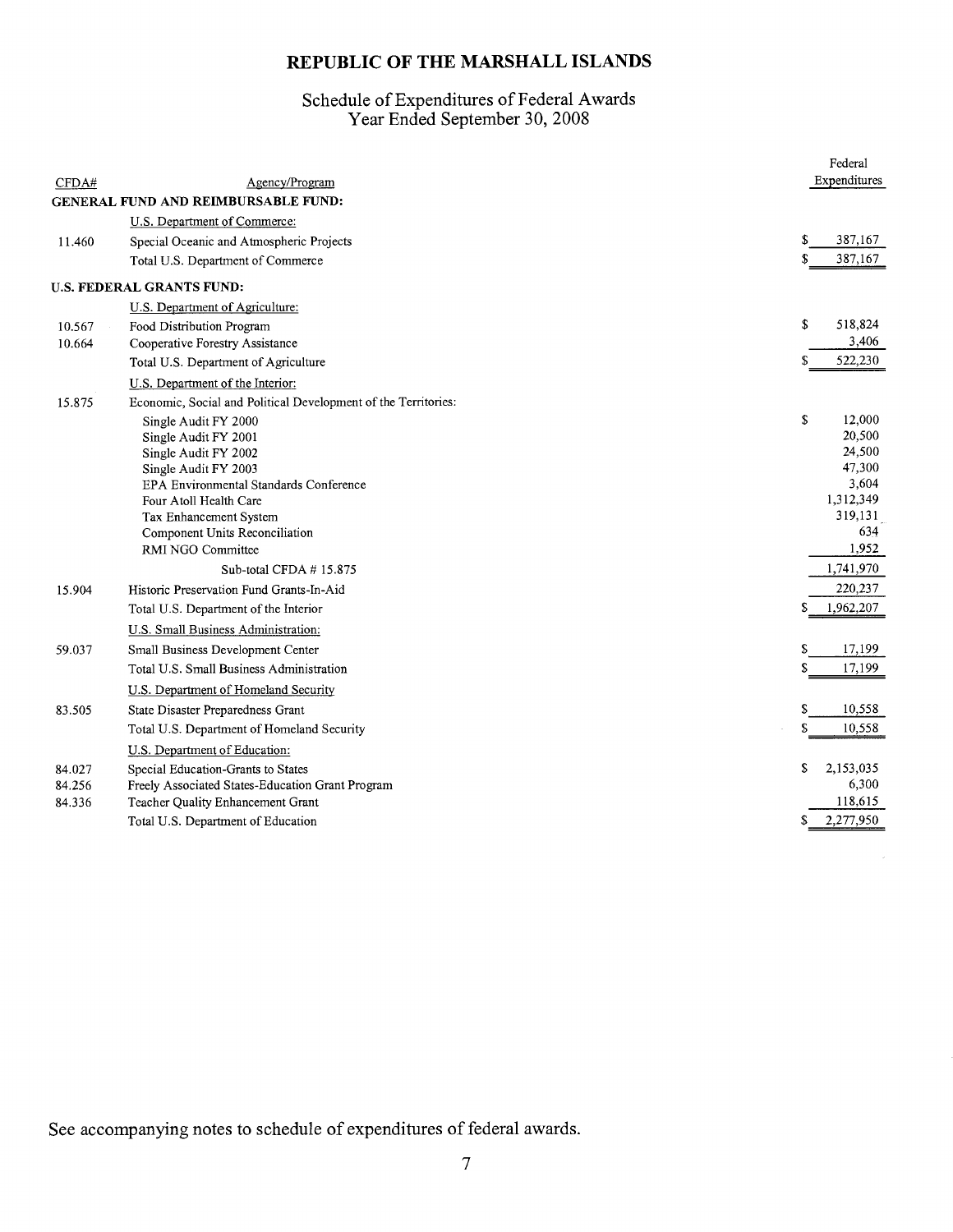# Schedule of Expenditures of Federal Awards, Continued<br>Year Ended September 30, 2008

|                  |                                                                                                                  | Federal           |
|------------------|------------------------------------------------------------------------------------------------------------------|-------------------|
| CFDA#            | Agency/Program                                                                                                   | Expenditures      |
|                  | U.S. FEDERAL GRANTS FUND, CONTINUED:                                                                             |                   |
|                  | U.S. Department of Health and Human Services:                                                                    |                   |
| 93.110           | Maternal and Child Health Federal Consolidated Programs                                                          | \$<br>828,618     |
| 93.116           | Project Grants and Cooperative Agreements for Tuberculosis Control Programs                                      | 122,276           |
| 93.118           | Acquired Immunodeficiency Syndrome (AIDs) Activity                                                               | 91,594            |
| 93.163           | Health Services in the Pacific Basin                                                                             | 568,837           |
| 93.217           | <b>Family Planning-Services</b>                                                                                  | 251,945           |
| 93.230           | Consolidated Knowledge Development and Application (KD&A) Program                                                | 41,125<br>646,029 |
| 93.268           | Immunization Grants                                                                                              | 417,479           |
| 93.283           | CDC and Prevention-Investigations and Technical Assistance                                                       | 88,536            |
| 93.917           | HIV Care Formula Grants                                                                                          |                   |
| 93.938           | Cooperative Agreements to Support Comprehensive School Health Programs to                                        | 55,417            |
|                  | to Prevent the Spread of HIV and Other Important Health Problems                                                 | 51,601            |
| 93.958           | Block Grant for Community Mental Health Services<br>Block Grants for Prevention and Treatment of Substance Abuse | 201,268           |
| 93.959           | Preventive Health Services-Sexually Transmitted Diseases Control Grants                                          | 121,405           |
| 93.977<br>93.988 | Cooperative Agreements for State-Based Diabetes Control Programs and                                             |                   |
|                  | Evaluation of Surveillance Systems                                                                               | 62,037            |
| 93.991           | Preventive Health and Health Services Block Grant                                                                | 2,253             |
|                  | Total U.S. Department of Health and Human Services                                                               | 3,550,420<br>\$   |
|                  |                                                                                                                  |                   |
|                  | TOTAL U.S. FEDERAL GRANTS FUND                                                                                   | 8,340,564<br>\$   |
|                  | <b>COMPACT SECTOR GRANTS FUND:</b>                                                                               |                   |
|                  | U.S. Department of the Interior:                                                                                 |                   |
| 15.875           | Economic, Social and Political Development of the Territories:                                                   |                   |
|                  | Compact of Free Association Program, As Amended, Sector Grants:                                                  |                   |
|                  | Section $211(a)(1)$ Education Sector                                                                             | \$11,961,475      |
|                  | Supplemental Education Grant                                                                                     | 5,648,064         |
|                  | Section $211(a)(2)$ Health Sector                                                                                | 6,639,106         |
|                  | Section $211(a)(4)$ Public Sector Capacity Building                                                              | 258,626           |
|                  | Section 211(b)(1) Ebeye Special Needs                                                                            | 2,909,013         |
|                  | Section 211(b)(2) Landowners Special Needs                                                                       | 1,844,344         |
|                  | Section 211(b)(3) Kwajalein Environment                                                                          | 209,466           |
|                  | Section 211(d)(1) Public Infrastructure Development                                                              | 11,289,527        |
|                  | Section 211(d)(2) Infrastructure Maintenance                                                                     | 485,381           |
|                  | Total U.S. Department of the Interior                                                                            | 41,245,002<br>\$  |
|                  | SECTION 212 KWAJALEIN LANDOWNERS FUND:                                                                           |                   |
|                  | U.S. Department of the Interior:                                                                                 |                   |
| 15.875           | Economic, Social and Political Development of the Territories:                                                   |                   |
|                  | Compact of Free Association Program, As Amended:                                                                 |                   |
|                  | Section 212 Kwajalein Impact and Use                                                                             | \$11,981,095      |
|                  | Total U.S. Department of the Interior                                                                            | \$11,981,095      |
|                  |                                                                                                                  |                   |
|                  | <b>SECTION 213 AUDIT FUND:</b>                                                                                   |                   |
|                  | U.S. Department of the Interior:                                                                                 |                   |
| 15.875           | Economic, Social and Political Development of the Territories:                                                   |                   |
|                  | Compact of Free Association Program, As Amended:                                                                 |                   |
|                  | Section 213 Audit                                                                                                | \$<br>335,270     |
|                  | Total U.S. Department of the Interior                                                                            | 335,270<br>S      |
|                  | <b>GRAND TOTAL</b>                                                                                               | \$ 62,289,098     |
|                  |                                                                                                                  |                   |

See accompanying notes to schedule of expenditures of federal awards.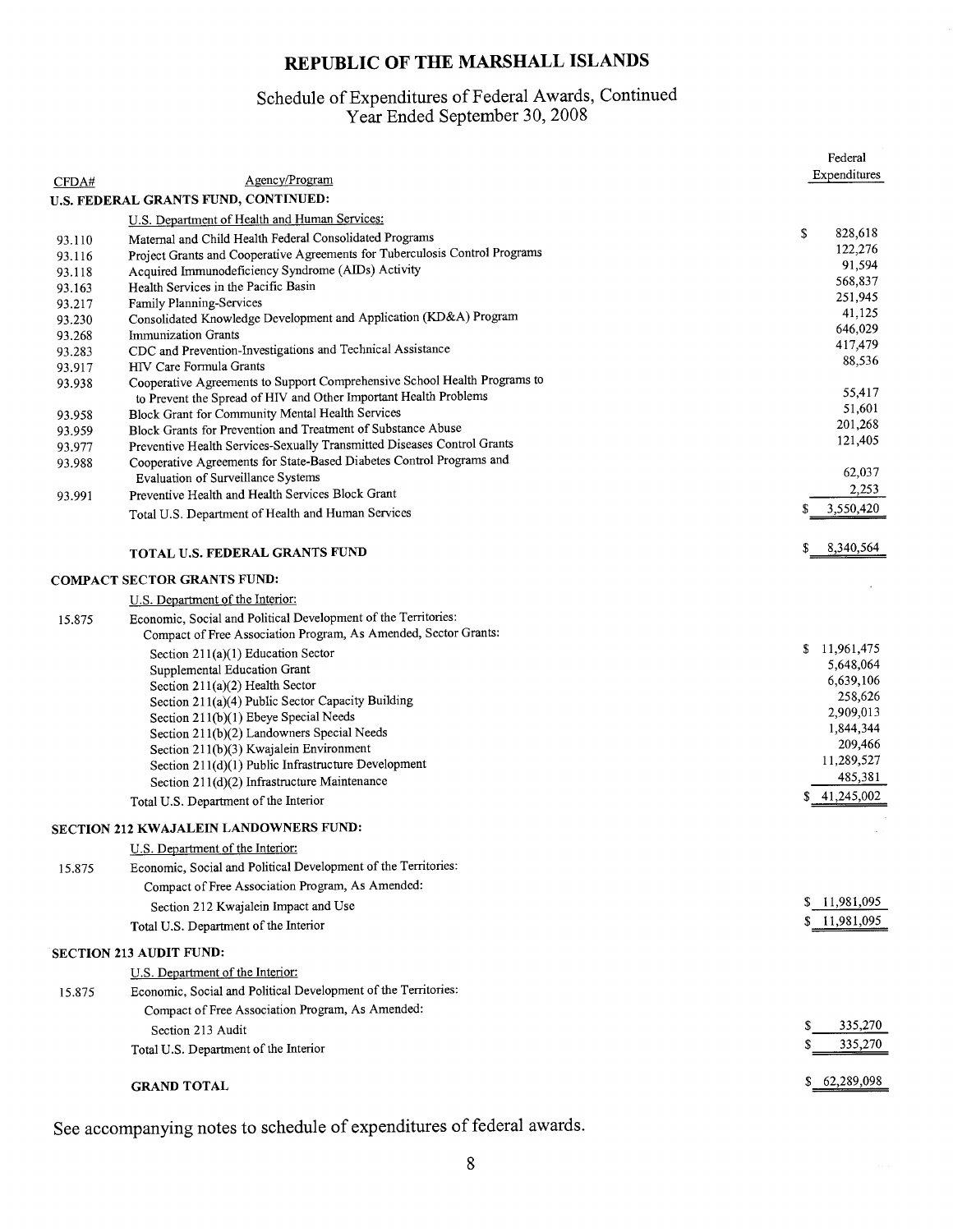#### Notes to Schedule of Expenditures of Federal Awards Year Ended September 30, 2008

## (1) Scope of Audit

The Republic of the Marshall Islands (RepMar) is a governmental entity governed by its own Constitution. All significant operations of RepMar are included in the scope of the OMB Circular A-133 audit (the "Single Audit"). The U.S. Department of the Interior has been designated as RepMar's cognizant agency for the Single Audit.

a. Programs Subject to Single Audit

Schedules of Expenditures of Federal Awards are presented for each Federal program related to the following agencies:

- 
- 
- 
- U.S. Department of Agriculture<br>
U.S. Department of Commerce<br>
U.S. Department of Education<br>
U.S. Department of Health and Human Services<br>
U.S. Department of Homeland Security<br>
U.S. Department of the Interior<br>
U.S. Small Bus
- 
- 
- 

#### (2) Summary of Significant Accounting Policies

a. Basis of Accounting

The accompanying Schedule of Expenditures of Federal Awards includes the federal grant activity of RepMar and is presented on the accrual basis of accounting. The information in this schedule is presented in accordance with the requirements of OMB Circular A-133. For federal direct assistance grants, authorizations represent the total allotment or grant award received. For Compact of Free Association programs, authorizations represent total current year allotments plus any prior year excess over program expenditures. All expenses and capital outlays are reported as expenditures.

b. Reporting Entity

For purposes of complying with The Single Audit Act of 1984, as amended in 1996, RepMar's reporting entity is defined in Note 1A to its September 30, 2008 basic financial statements; except that the Marshall Islands Scholarship, Grant and Loan Board, the Health Care Revenue Fund, the Marshall Islands Health Fund, the Nuclear Claims Tribunal, the Marshall Islands Social Security Administration, and all of the discretely presented component units are excluded. Accordingly, the accompanying Schedule of Expenditures of Federal Awards presents the federal award programs administered by RepMar, as defined above, for the year ended September 30, 2008.

c. Matching Costs

Matching costs, i.e., the nonfederal share of certain program costs, are not included in the accompanying Schedule of Expenditures of Federal Awards.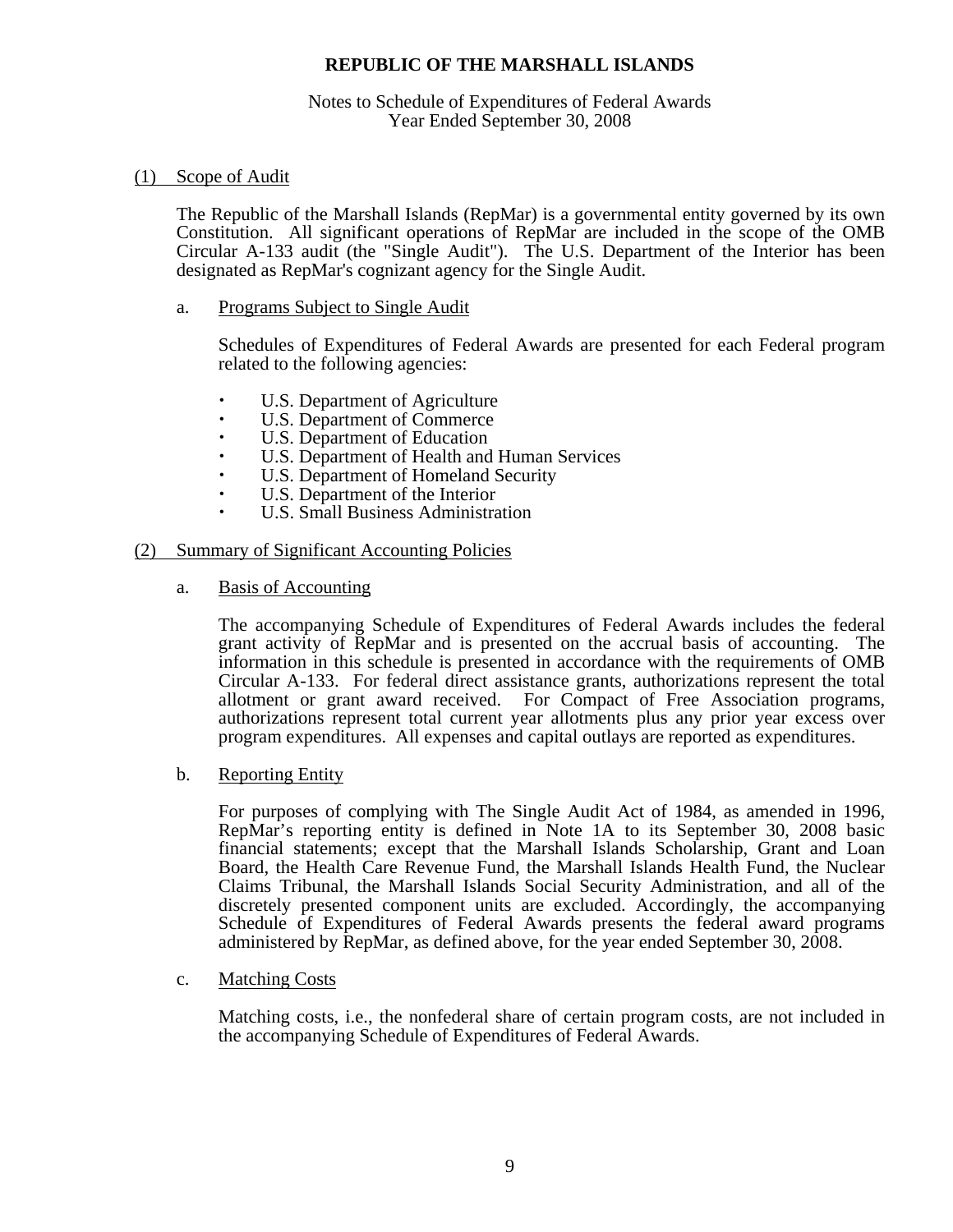#### Notes to Schedule of Expenditures of Federal Awards, Continued Year Ended September 30, 2008

## (2) Summary of Significant Accounting Policies, Continued

d. Subgrantees

Certain program funds are passed through RepMar to subgrantee organizations. The Schedule of Expenditures of Federal Awards does not contain separate schedules disclosing how the subgrantees, outside of RepMar's control, utilized the funds. The following is a summary of program funds that are passed through to subgrantee organizations:

| Grantor/Grant Title CFDA No.                                                            | Subgrantee                                            | 2008<br>Amount of<br>Pass-through |
|-----------------------------------------------------------------------------------------|-------------------------------------------------------|-----------------------------------|
| <u>U.S. Department of the Interior -</u><br>CFDA #15.875                                |                                                       |                                   |
| Compact of Free Association,<br>As Amended, Education<br><b>Sector Grant</b>            | College of the Marshall Islands                       | \$1,000,000                       |
| Compact of Free Association,<br>As Amended, Supplemental<br><b>Education Grant</b>      | College of the Marshall Islands                       | \$<br>100,000                     |
| Compact of Free Association,<br>As Amended, Public<br><b>Infrastructure Development</b> | College of the Marshall Islands                       | \$4,989,657                       |
| Compact of Free Association,<br>As Amended, Landowner<br><b>Special Needs</b>           | Kwajalein Atoll Joint Utilities<br>Resources, Inc.    | \$1,844,344                       |
| Compact of Free Association,<br>As Amended, Public<br><b>Infrastructure Development</b> | Kwajalein Atoll Joint Utilities<br>Resources, Inc.    | \$1,696,507                       |
| Compact of Free Association,<br>As Amended, Education<br><b>Sector Grant</b>            | Marshall Islands Scholarship, Grant<br>and Loan Board | \$<br>716,428                     |
| Compact of Free Association,<br>As Amended, Supplemental<br><b>Education Grant</b>      | Marshall Islands Scholarship, Grant<br>and Loan Board | 350,000<br>\$                     |
| Compact of Free Association,<br>As Amended, Ebeye Special<br><b>Needs Sector Grant</b>  | Marshall Islands Scholarship, Grant<br>and Loan Board | \$<br>100,000                     |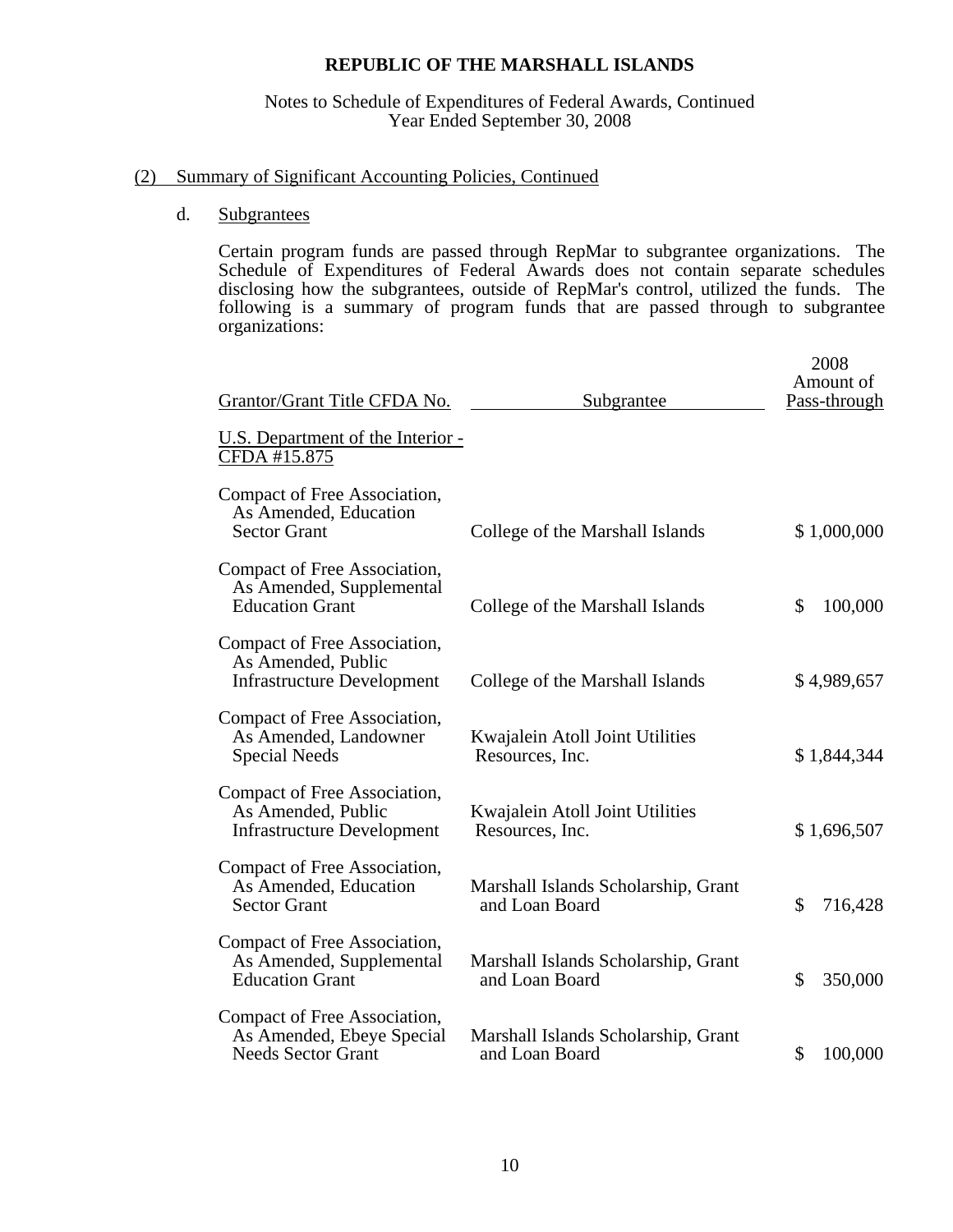## Notes to Schedule of Expenditures of Federal Awards, Continued Year Ended September 30, 2008

# (2) Summary of Significant Accounting Policies, Continued

e. Indirect Cost Allocation

RepMar has not entered into an approved indirect cost negotiation agreement covering fiscal year 2008. RepMar did not charge federal programs for indirect costs during fiscal year 2008.

f. CFDA # 15.875

CFDA # 15.875 represents the Office of Insular Affairs (OIA), U. S. Department of the Interior. Funding from this source is subject to varying rules and regulations since OIA administers the Compact of Free Association (the Compact), which is a treaty, and is not a federal program. The Compact is comprised of various funded programs, each with separate compliance requirements. To maximize audit coverage of OIA funding, the OIG has recommended that programs administered under CFDA # 15.875 be grouped by like compliance requirements and such groupings be separately evaluated as major programs.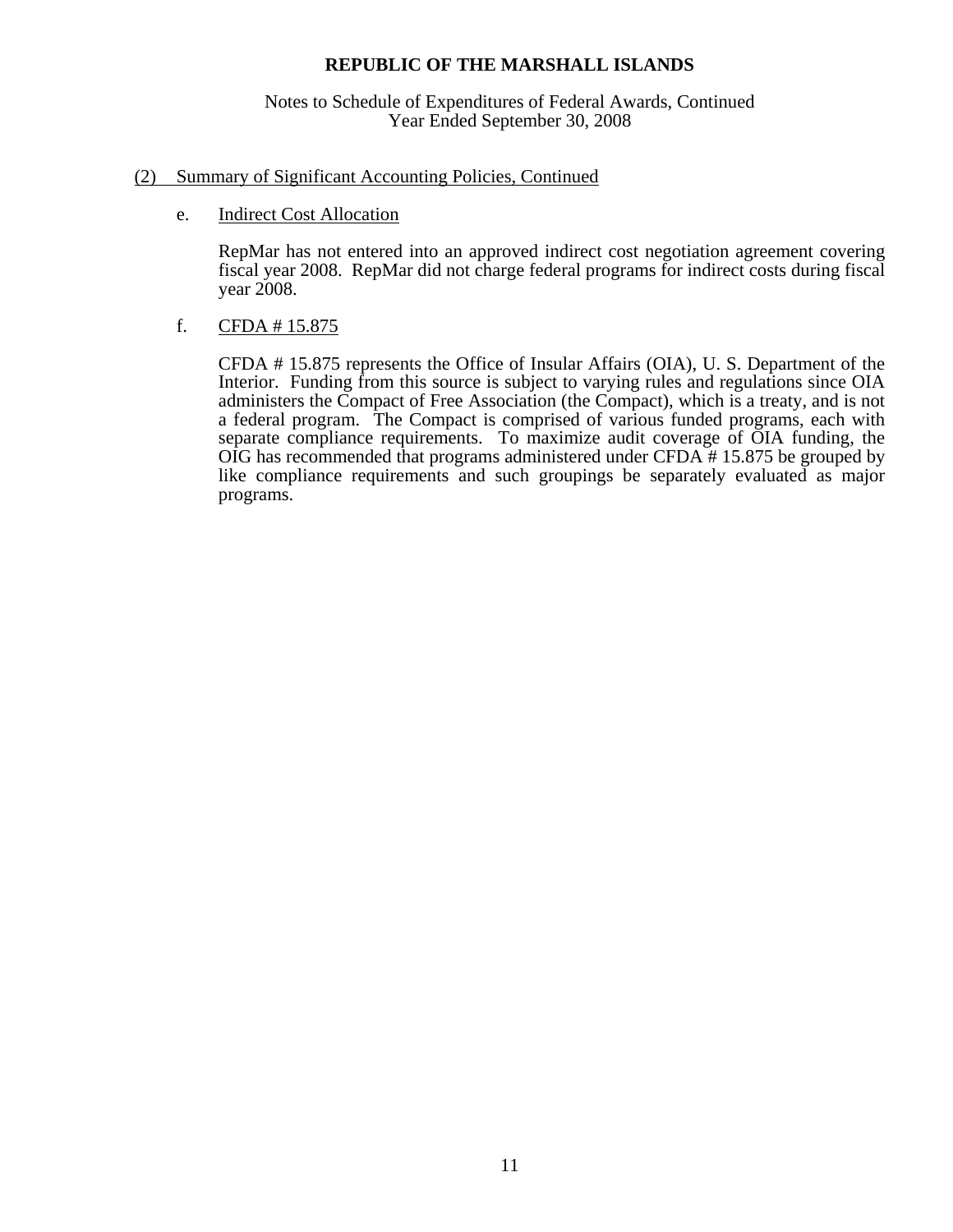Schedule of Findings and Questioned Costs Year Ended September 30, 2008

# **Section I - Summary of Auditor's Results**

## *Financial Statements*

| 1.  | Type of auditors' report issued:                                                                                                 |                                                                                                                                                              | Unqualified |  |  |
|-----|----------------------------------------------------------------------------------------------------------------------------------|--------------------------------------------------------------------------------------------------------------------------------------------------------------|-------------|--|--|
|     | Internal control over financial reporting:                                                                                       |                                                                                                                                                              |             |  |  |
| 2.  | Material weakness(es) identified?                                                                                                |                                                                                                                                                              | Yes         |  |  |
| 3.  |                                                                                                                                  | Significant deficiency(ies) identified that is not considered<br>to be a material weakness?                                                                  |             |  |  |
| 4.  |                                                                                                                                  | Noncompliance material to the financial statements noted?                                                                                                    |             |  |  |
|     | <b>Federal Awards</b>                                                                                                            |                                                                                                                                                              |             |  |  |
|     | Internal control over major programs:                                                                                            |                                                                                                                                                              |             |  |  |
| 5.  | Material weakness(es) identified?                                                                                                | Yes                                                                                                                                                          |             |  |  |
| 6.  | Significant deficiency (ies) identified that is not considered<br>to be a material weakness?                                     | Yes                                                                                                                                                          |             |  |  |
| 7.  | Type of auditors' report issued on compliance for major programs:                                                                | Qualified                                                                                                                                                    |             |  |  |
| 8.  | Any audit findings disclosed that are required to be reported in<br>accordance with section 510(a) of OMB Circular A-133?<br>Yes |                                                                                                                                                              |             |  |  |
| 9.  |                                                                                                                                  | RepMar's major programs were as follows:                                                                                                                     |             |  |  |
|     | CFDA#                                                                                                                            | <b>Name of Federal Program</b>                                                                                                                               |             |  |  |
|     | 10.567<br>15.875                                                                                                                 | <b>Food Distribution Program</b><br>Economic, Social and Political Development of the Territories:<br>Compact of Free Association, As Amended, Sector Grants |             |  |  |
|     | 84.027                                                                                                                           | Special Education - Grants to States                                                                                                                         |             |  |  |
| 10. |                                                                                                                                  | Dollar threshold used to distinguish between Type A and Type B<br>Programs, as those terms are defined in OMB Circular A-133:                                | \$1,868,673 |  |  |
| 11. |                                                                                                                                  | RepMar qualified as a low-risk auditee, as that term is defined                                                                                              |             |  |  |

in OMB Circular A-133?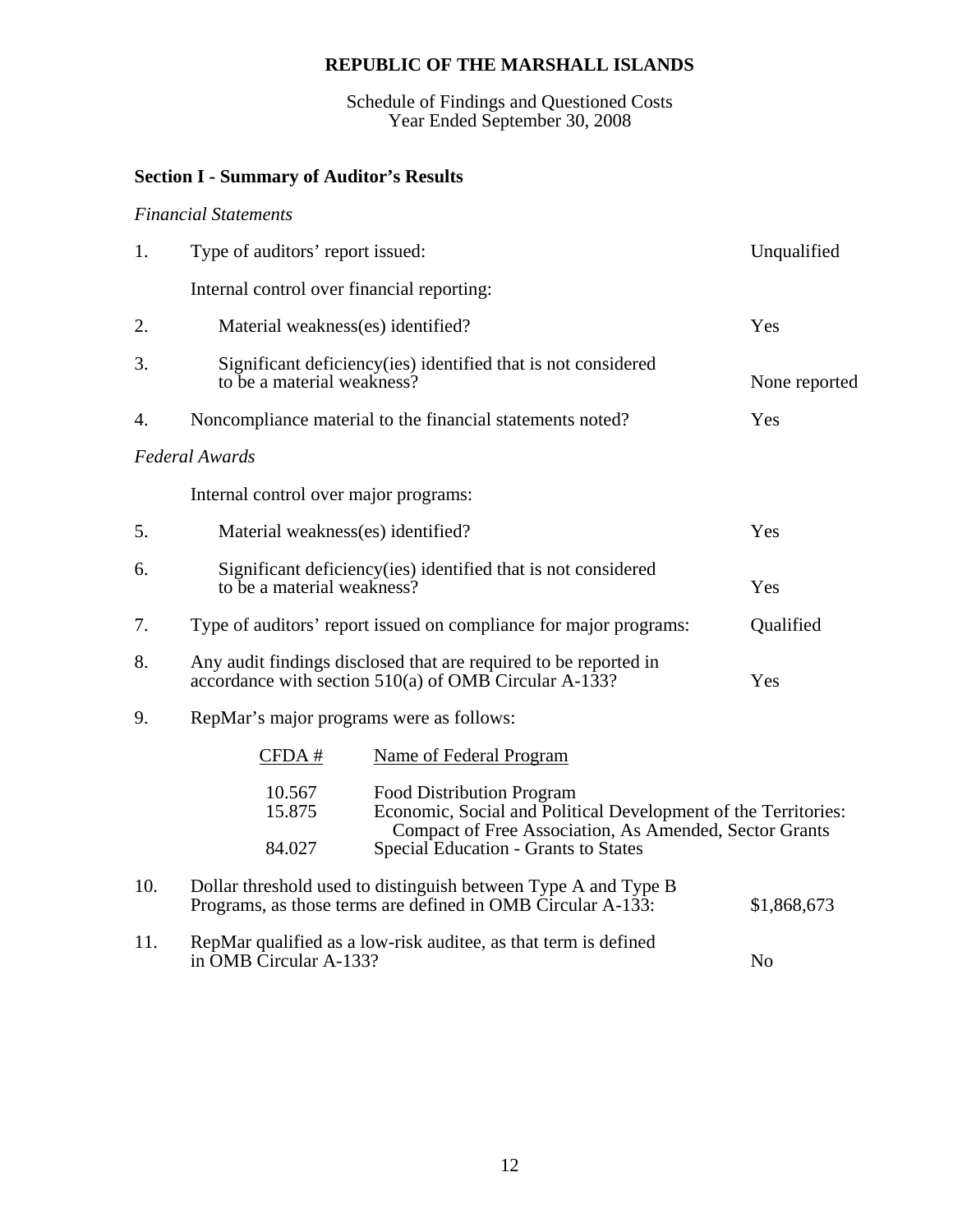#### Schedule of Findings and Questioned Costs, Continued Year Ended September 30, 2008

# **Section II - Financial Statement Findings**

| Finding<br>Number | Findings                                        | Refer<br>Page # |  |
|-------------------|-------------------------------------------------|-----------------|--|
| 2008-3            | <b>Equipment and Real Property Management</b>   | $17 - 18$       |  |
| 2008-7            | Procurement and Suspension and Debarment        | $26 - 27$       |  |
| 2008-9            | Payroll Expenditures - Employer Insurance Costs | 29              |  |

# **Section III - Federal Award Findings and Questioned Costs**

| Finding<br>Number          | CFDA#                      | Findings                                                                                                                         |                | Questioned<br>Costs         | Refer<br>Page #                     |
|----------------------------|----------------------------|----------------------------------------------------------------------------------------------------------------------------------|----------------|-----------------------------|-------------------------------------|
| 2008-1                     | 10.567/<br>84.027          | <b>Cash Management</b>                                                                                                           |                | Undeterminable              | 14                                  |
| 2008-2                     | 15.875                     | <b>Cash Management</b>                                                                                                           | \$             |                             | 15                                  |
| 2008-3                     | 15.875/<br>84.027          | <b>Equipment and Real Property Management</b>                                                                                    | \$             |                             | $17 - 18$                           |
| 2008-4<br>2008-5<br>2008-6 | 10.567<br>15.875<br>84.027 | Procurement and Suspension and Debarment<br>Procurement and Suspension and Debarment<br>Procurement and Suspension and Debarment | \$<br>\$<br>\$ | 252,507<br>74,318<br>14,966 | $19 - 21$<br>$22 - 23$<br>$24 - 25$ |
| 2008-7                     | 15.875/<br>93.110          | Procurement and Suspension and Debarment                                                                                         | \$             | 303,827                     | $26 - 27$                           |
| 2008-8                     | 15.875                     | <b>Special Tests and Provisions</b>                                                                                              | \$             |                             | 28                                  |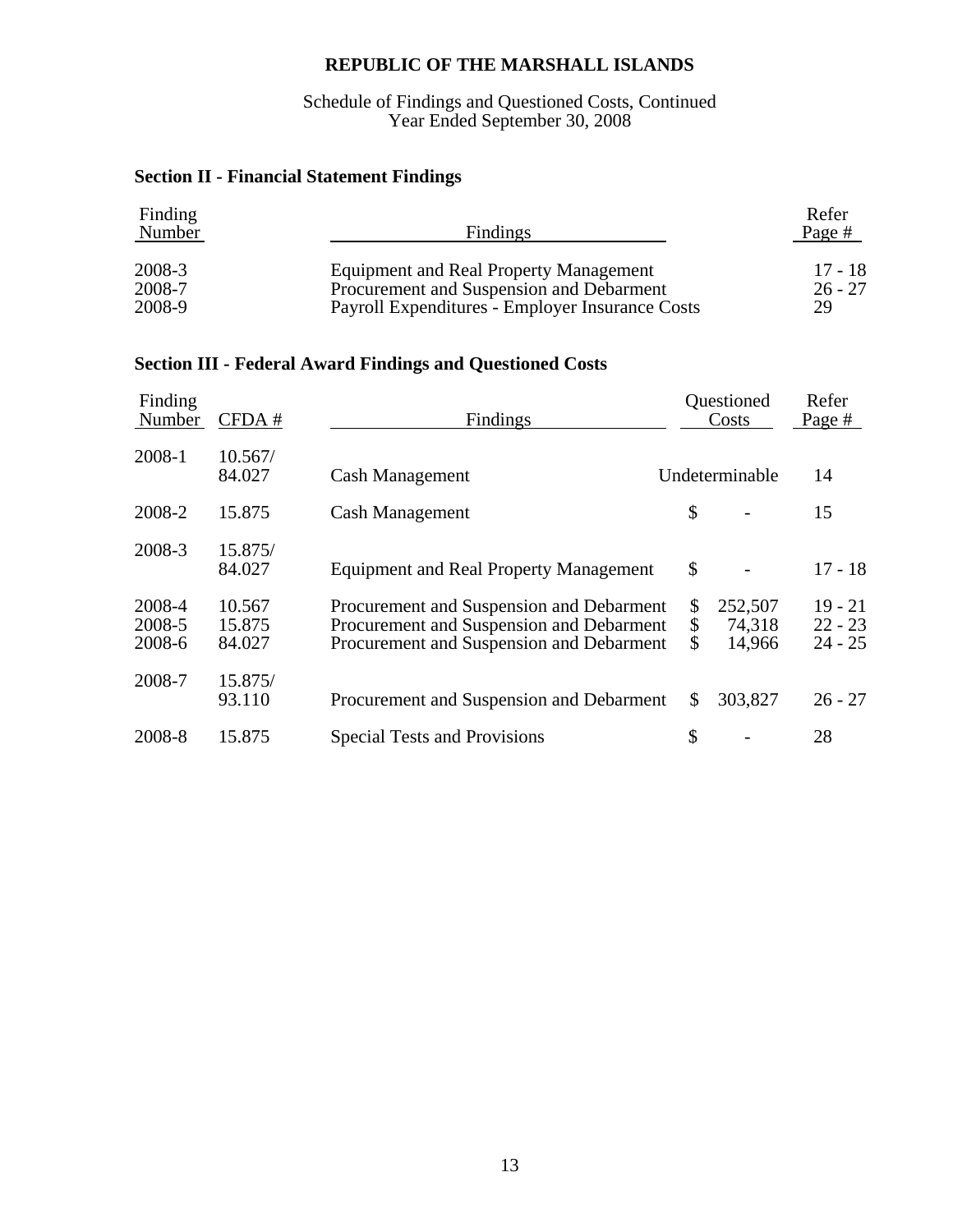Schedule of Findings and Questioned Costs, Continued Year Ended September 30, 2008

Finding No. 2008-1

## Cash Management

# U.S. Department of Agriculture - CFDA # 10.567: Food Distribution Program

# U.S. Department of Education - CFDA # 84.027: Special Education - Grants to States

## Questioned Costs: Undeterminable

Criteria: Section 3016.21 of 7 CFR 3016, *Uniform Administrative Requirements for Grants and Cooperative Agreements to State and Local Governments* and Section 80.21 of 34 CFR 80 and Section 92.21 of 45 CFR 92, *Uniform Administrative Requirements for Grants and Cooperative Agreements to State and Local Governments* prescribes the basic standard and the methods under which a Federal agency will make payments to grantees, and grantees will make payments to subgrantees and contractors. Methods and procedures for payment shall minimize the time elapsing between the transfer of funds and disbursement by the grantee or subgrantee, in accordance with Treasury regulations at 31 CFR 205.

Condition: Of \$518,824 in non-payroll expenditures for the Special Feeding Program, forty-six items, totaling \$472,334, were tested. Furthermore, of \$809,682 in non-payroll expenditures for the IDEA Special Education - Grants to States program, thirty-six items, totaling \$197,514, were tested. We were unable to perform required cash management tests as the detailed federal draw downs and supporting reimbursements were not made available for examination.

Cause: The cause of the above condition is the lack of a formal methodology and procedures over the drawdown of Federal funds to ensure compliance with cash management requirements.

Effect: The effect of the above condition is noncompliance with cash management requirements. Due to the lack of available information provided by the grantee, the amount of questioned costs, if any, applicable to this finding are undeterminable.

Recommendation: We recommend that the Ministry of Finance establish a formal methodology governing the drawdown of Federal funds to minimize the time elapsed between the receipt of Federal funds and the date of applicable payments clear in the bank.

Auditee Response and Corrective Action Plan: We agree with the audit finding and recommendation. Our corrective action plan will involve the Chief of Accounting and Senior Federal Grants Coordinator to establish a spending pattern and a draw down schedule for all Federal programs grants to minimize time elapsed between receipt and disbursement of funds. The anticipated completion date of this corrective action plan is September 30, 2009.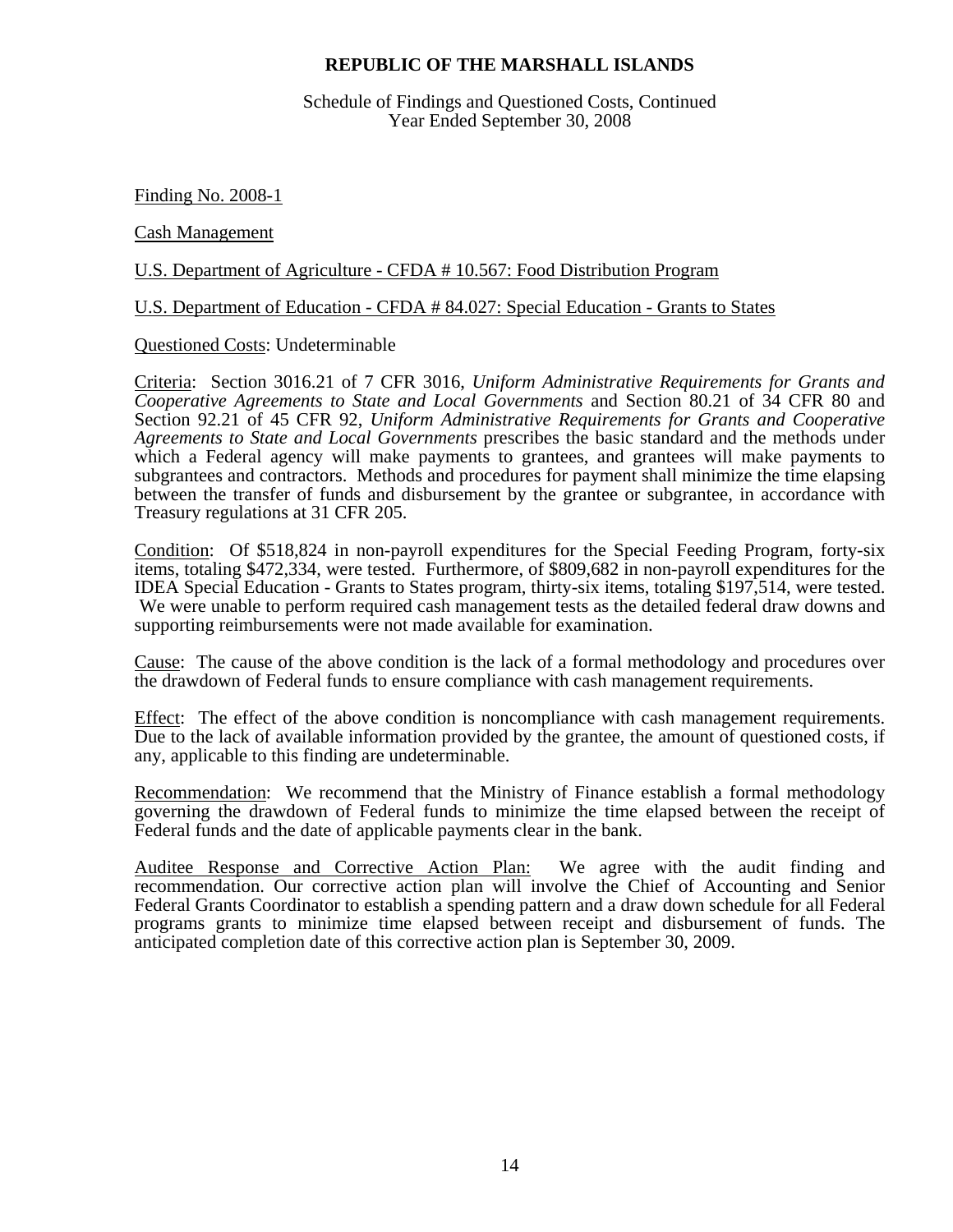#### Schedule of Findings and Questioned Costs, Continued Year Ended September 30, 2008

Finding No. 2008-2

#### Cash Management

#### U.S. Department of the Interior - CFDA # 15.875: Compact Sector Grants

#### Questioned Costs: \$0

Criteria: Article IV, Section 5(b)(2) of the Fiscal Procedures Agreement (FPA) states that all infrastructure projects and projects that are not funded by Operational Grants will be paid on the basis of accrued expenditures, provided the Government of the Republic of the Marshall Islands maintains procedures to minimize the time elapsing between transfer of funds and their disbursement.

Condition: Of \$11,182,174 in non-payroll expenditures for the Compact Sector Public Infrastructure Grant, thirty-three items, totaling \$7,319,993, were tested. We noted the following infrastructure project expenditures that were not paid in a manner that minimized the time elapsed between transfer of funds and their disbursement:

|         |               |                          | Drawdown | Date     | # of           |
|---------|---------------|--------------------------|----------|----------|----------------|
|         | Expenditure   | <b>Cash Disbursement</b> | Deposit  | Check    | Days           |
| Check # | Amount        | Draw Down #              | Date     | Cleared  | <b>Elapsed</b> |
| 51590   | \$140,501     | CD-003-2008              | 12/05/07 | 12/14/07 | 8              |
|         |               |                          |          |          |                |
| 52083   | \$684,157     | CD-005-2008              | 12/27/07 | 01/10/08 | 13             |
| 53425   | 649,147<br>\$ | CD-007-2008              | 02/25/08 | 03/05/08 | 8              |
| 53432   | \$<br>84,956  | CD-007-2008              | 02/25/08 | 03/06/08 | 9              |
| 53559   | \$<br>96,743  | CD-007-2008              | 02/25/08 | 03/11/08 | 14             |
| 54338   | \$<br>22,620  | CD-007-2008              | 02/25/08 | 04/08/08 | 42             |
| 54595   | \$<br>25,000  | CD-008-2008              | 03/10/08 | 06/02/08 | 83             |
| 55260   | \$<br>430,914 | CD-012-2008              | 04/25/08 | 05/05/08 | 9              |
| 55667   | \$<br>87,409  | CD-013-2008              | 05/09/08 | 05/20/08 | 10             |
| 55703   | 579,508<br>\$ | CD-014-2008              | 05/16/08 | 05/22/08 | 5              |
| 55706   | \$<br>37,374  | CD-012-2008              | 04/25/08 | 06/05/08 | 40             |
| 56368   | \$<br>33,163  | CD-016-2008              | 06/17/08 | 06/23/08 | 5              |
| 57015   | \$<br>696,448 | CD-017-2008              | 07/01/08 | 07/14/08 | 12             |
| 57368   | \$<br>69,007  | CD-018-2008              | 07/24/08 | 07/31/08 | 6              |
| 57667   | \$<br>32,394  | CD-019-2008              | 08/01/08 | 08/15/08 | 13             |
| 58064   | \$861,058     | CD-020-2008              | 08/14/08 | 08/22/08 | 7              |
| 58911   | \$309,416     | ESP-002-2008             | 09/24/08 | 09/29/08 | $\overline{4}$ |
| 58926   | 283,780<br>\$ | ESP-002-2008             | 09/24/08 | 10/01/08 | 6              |
| 59002   | 13,222<br>\$  | CD-021-2008              | 08/20/08 | 11/10/08 | 81             |
| 59049   | \$<br>90,183  | CD-022-2008              | 09/26/08 | 10/10/08 | 13             |
|         |               |                          |          |          |                |

We estimated a total interest liability of \$4,227 for the above draw downs based on the yield of 13week U.S. Treasury bills. As this amount is below \$10,000, no questioned costs are reported.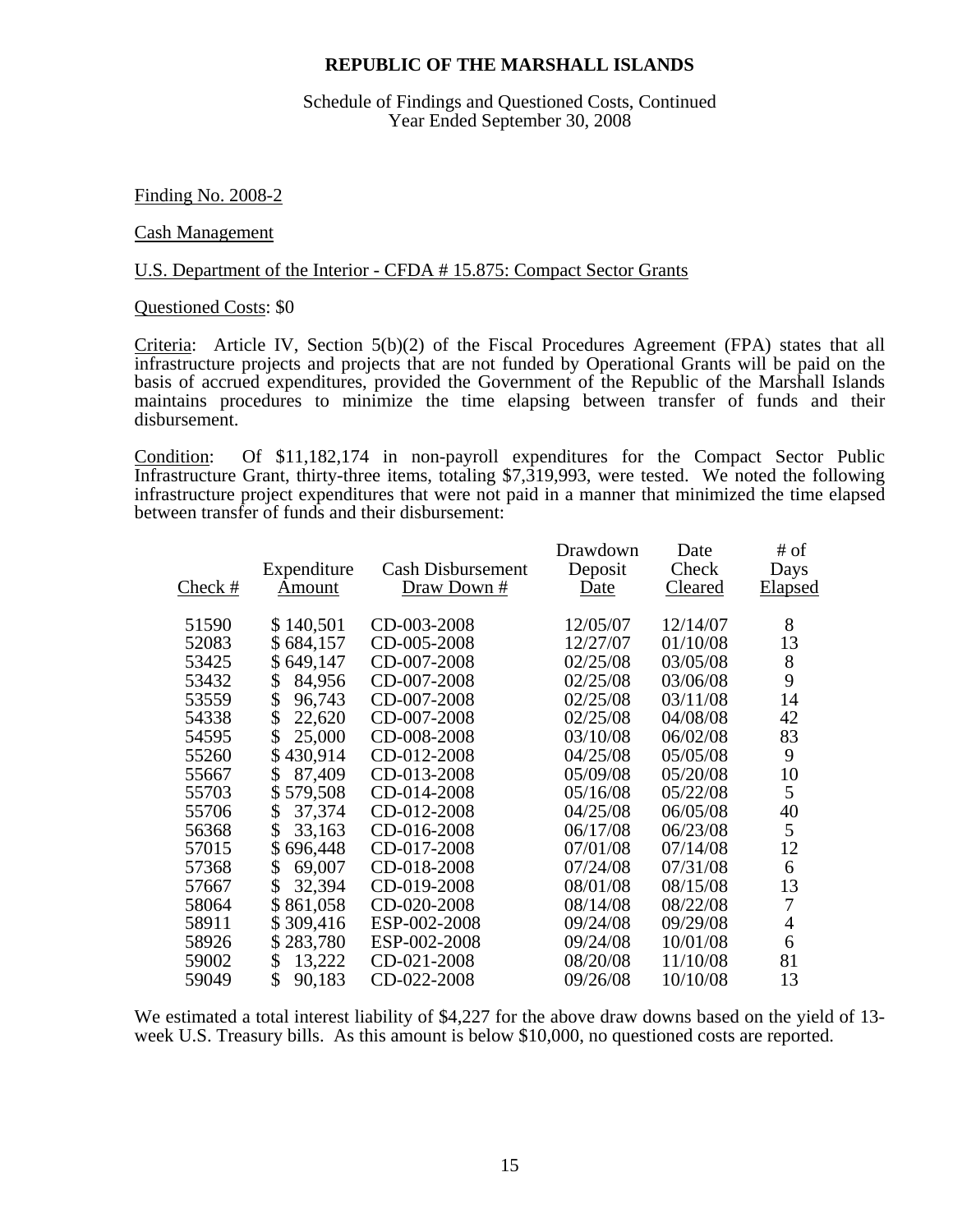Schedule of Findings and Questioned Costs, Continued Year Ended September 30, 2008

Finding No. 2008-2, Continued

Cash Management

# U.S. Department of the Interior - CFDA # 15.875: Compact Sector Grants

Questioned Costs: \$0

Cause: The cause of the above condition is the lack of a formal methodology and procedures over the drawdown of Federal funds to ensure compliance with FPA cash management requirements.

Effect: The effect of the above condition is noncompliance with FPA cash management requirements.

Recommendation: We recommend that the Ministry of Finance comply with the FPA and establish a formal methodology governing the drawdown of Federal funds to minimize the time elapsed between the receipt of Federal funds and the date of applicable payments clear in the bank.

Auditee Response and Corrective Action Plan: We agree with the audit finding and recommendation. Our corrective action plan will involve the Chief of Accounting and Senior Compact Grants Budget Officer to establish a formal methodology governing the drawdown of Compact Funds to minimize the time elapsed between the receipt of Fund and the date of applicable payments clear in the bank, to ensure compliance with the FPA. The anticipated completion date of this corrective action plan is September 30, 2009.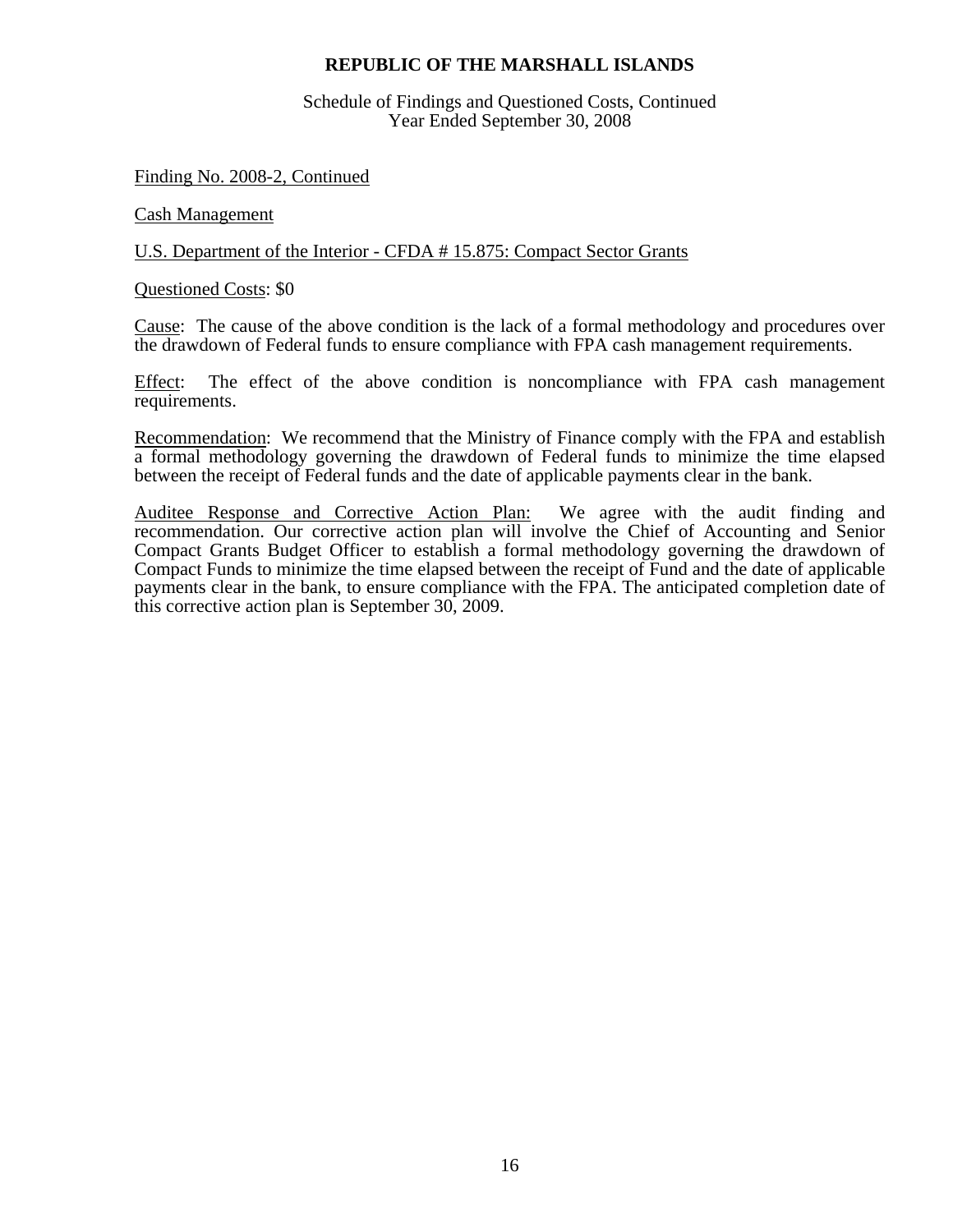Schedule of Findings and Questioned Costs, Continued Year Ended September 30, 2008

Finding No. 2008-3

# Equipment and Real Property Management

# U.S. Department of the Interior - CFDA # 15.875: Compact Sector Grants

## U.S. Department of Education - CFDA # 84.027: Special Education - Grants to States

Questioned Costs: \$0

Criteria: Article VI , Section 1(f)(4) of the Fiscal Procedures Agreement (FPA) and the *Uniform Administrative Requirements for Grants and Cooperative Agreements to State and Local Governments* (the Common Rule) states that procedures for managing equipment, whether acquired in whole or in part with grant funds, will meet the following requirements:

- a. Property records must be maintained, which include (1) a description of the property, (2) a serial number or other identification number, (3) the source of property, (4) who holds title, (5) the acquisition date and cost of the property, (6) the percentage of United States funding used in the purchase, (7) the location, use and condition of the property, and (8) any ultimate disposition data including the date of disposal and sale price.;
- b. A physical inventory of the property must be taken and the results reconciled with the property records at least every two years;
- c. A control system must be developed to ensure adequate safeguards to prevent loss, damage, or theft of the property;
- d. Adequate maintenance procedures must be developed to keep the property in good condition; and
- e. If the grantee or subgrantee is authorized or required to sell the property, proper sales procedures must be established to ensure the highest possible return.

Condition: No inventory of fixed assets has been performed to ensure compliance with the FPA and the Common Rule.

Cause: The cause of the above condition is the lack of adequate internal control policies and procedures to ensure compliance with federal property rules and regulations.

Effect: The effect of the above condition is noncompliance with federal property standards as required in the Common Rule.

Recommendation: We recommend that the Ministry of Finance perform an inventory of RepMar's fixed assets as a basis for recording all assets in the financial statements and to ensure that it is in compliance with applicable federal property rules and regulations.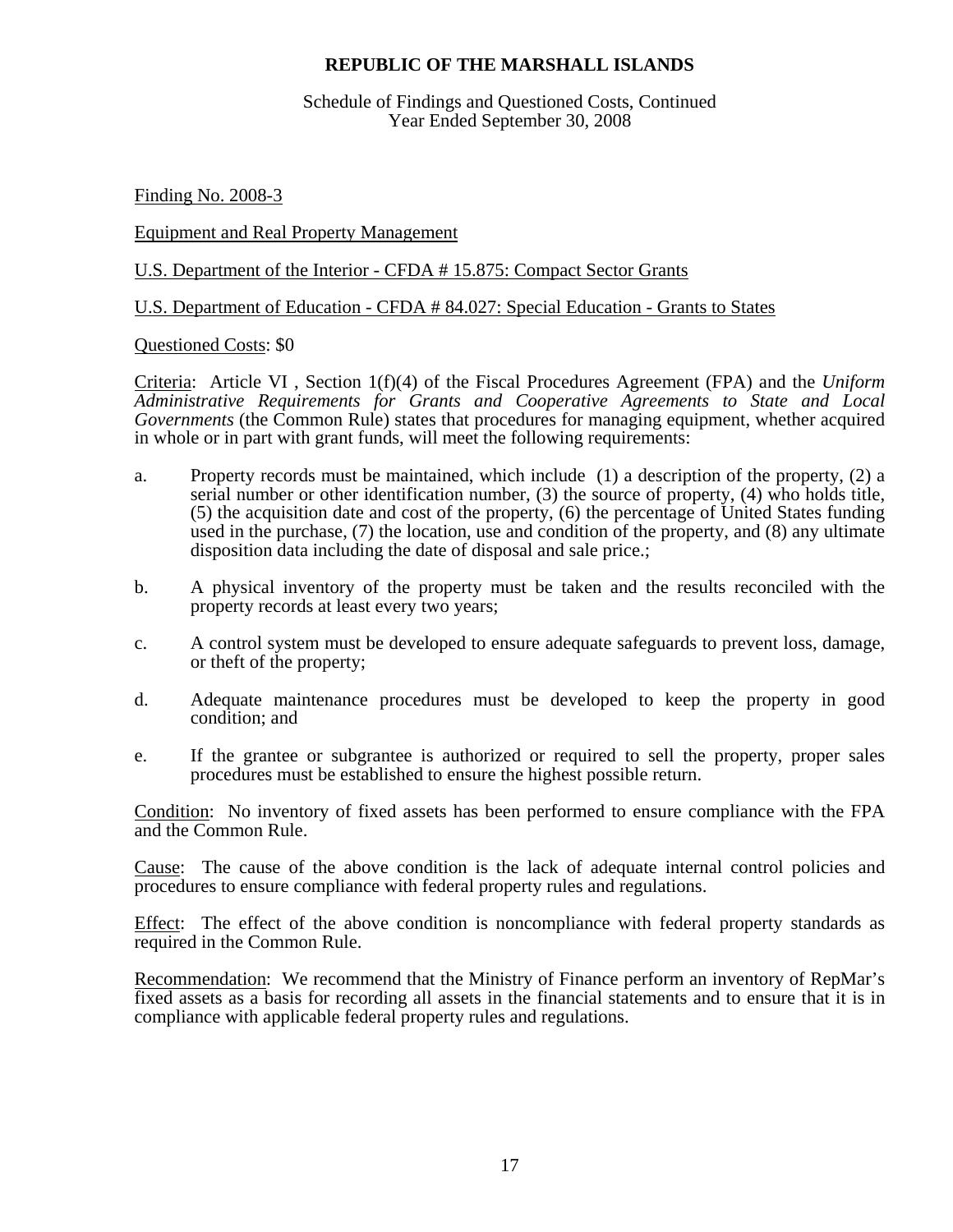Schedule of Findings and Questioned Costs, Continued Year Ended September 30, 2008

Finding No. 2008-3, Continued

Equipment and Real Property Management

U.S. Department of the Interior - CFDA # 15.875: Compact Sector Grants

U.S. Department of Education - CFDA # 84.027: Special Education - Grants to States

Questioned Costs: \$0

Prior Year Status: Lack of a complete fixed assets listing was reported as a finding in the Single Audits of RepMar for fiscal years 1988 through 2007.

Auditee Response and Corrective Plan: We agree with the audit finding and recommendation. The Ministry of Finance, particularly the Procurement and Supply Office is currently conducting a nationwide Physical Inventory count of all RMI Government Capital Asset worth \$5000 and greater. To date, the Ministry's inventory team has accomplished 80% completion of inventory, and the anticipated completed date of the Fixed Asset register is September 30, 2009.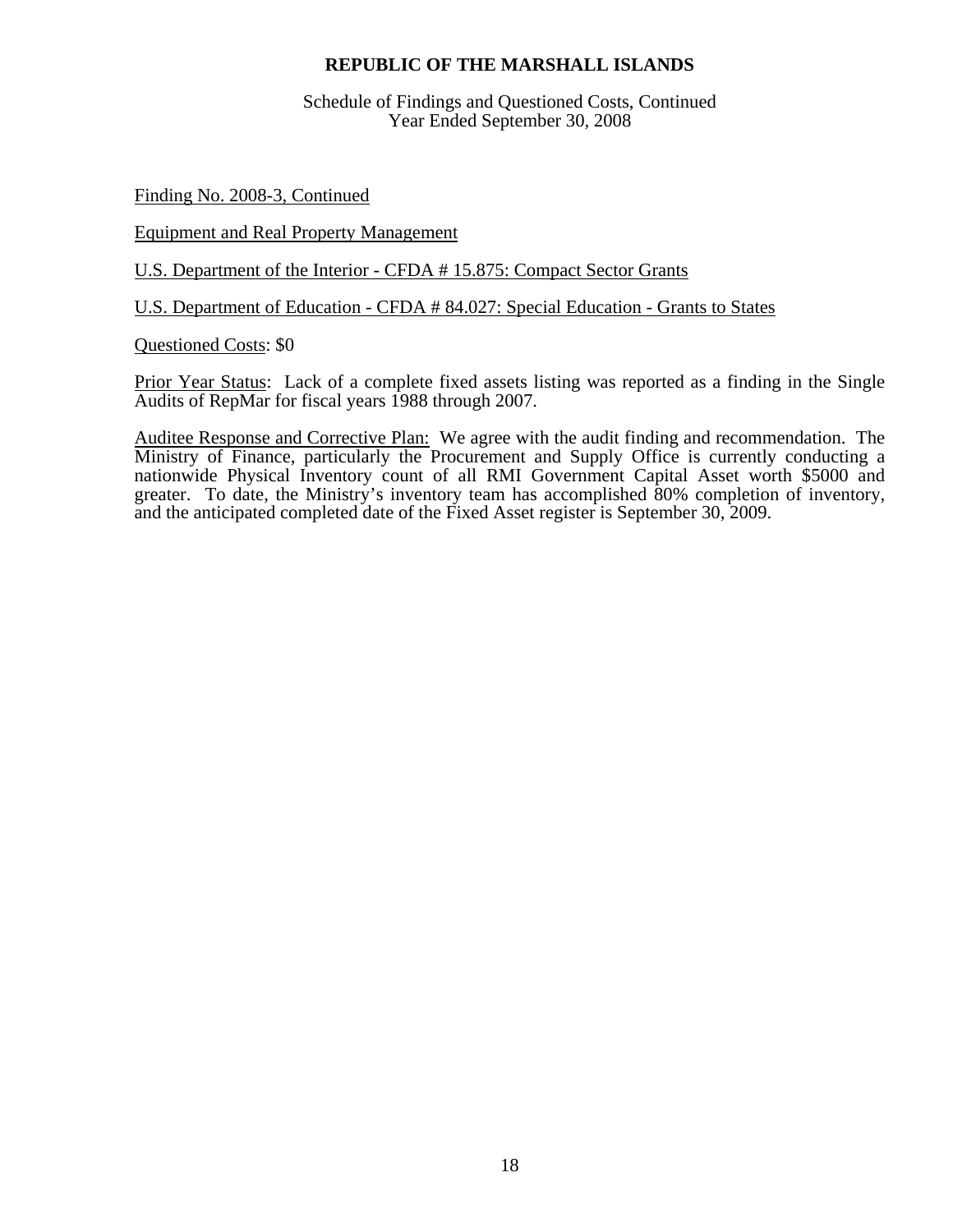Schedule of Findings and Questioned Costs, Continued Year Ended September 30, 2008

Finding No. 2008-4

#### Procurement and Suspension and Debarment

#### U.S. Department of Agriculture - CFDA # 10.567: Food Distribution Program

Questioned Costs: \$252,507

Criteria: Section 3016.36 of 7 CFR 3016, *Uniform Administrative Requirements for Grants and Cooperative Agreements to State and Local Governments*, states that RepMar may use its own procedures for procurement, whether done by government or its Sub-Grantees, provided that they meet the standards identified in this section.

RepMar's Procurement Code states the following:

- (a) Section 124 unless otherwise authorized by law, all Government contracts shall be awarded by competitive sealed bidding.
- (b) Section 127 procurement of goods and services not exceeding \$25,000 may be made in accordance with small purchase procedures. Small purchases procedures are those relatively simple and informal methods for securing services, supplies, or other property that do not cost more than \$25,000. If small purchase procedures are used, price or rate quotations shall be obtained from an adequate number of qualified sources.
- (c) Section 128 a contract may be awarded for a supply, service, or construction item without competition when it is determined in writing that there is only one source for the required supply, service, or construction item.

Condition: Of \$518,824 in non-payroll expenditures for the Special Feeding Program, forty-six items, totaling \$472,334, were tested. We noted the following items where the supporting documentation was inadequate to evidence the procurement process:

| Item# | PO #                 | Check # | G/L Account Name | Amount      |
|-------|----------------------|---------|------------------|-------------|
|       | P2338301             | 52731   | Food Stuff       | \$39,497    |
|       |                      |         |                  |             |
| 2     | P2338101             | 52816   | Food Stuff       | \$20,000    |
| 3     | P2338001             | 52816   | Food Stuff       | \$17,194    |
| 4     | P2402801             | 53864   | Rentals          | \$<br>5,440 |
| 5     | P2519101             | 56112   | Food Stuff       | \$16,922    |
| 6     | P2536401             | 56112   | Food Stuff       | \$10,369    |
| 7     | P2536401             | 56112   | Food Stuff       | \$25,988    |
| 8     | P2536401             | 56112   | Food Stuff       | \$22,997    |
| 9     | P <sub>2540201</sub> | 56113   | Food Stuff       | \$25,222    |
| 10    | P2550101             | 57382   | Food Stuff       | \$12,450    |
| 11    | P <sub>2701701</sub> | 59384   | Food Stuff       | 5,190<br>\$ |
| 12    | P2697101             | 59496   | Food Stuff       | \$51,238    |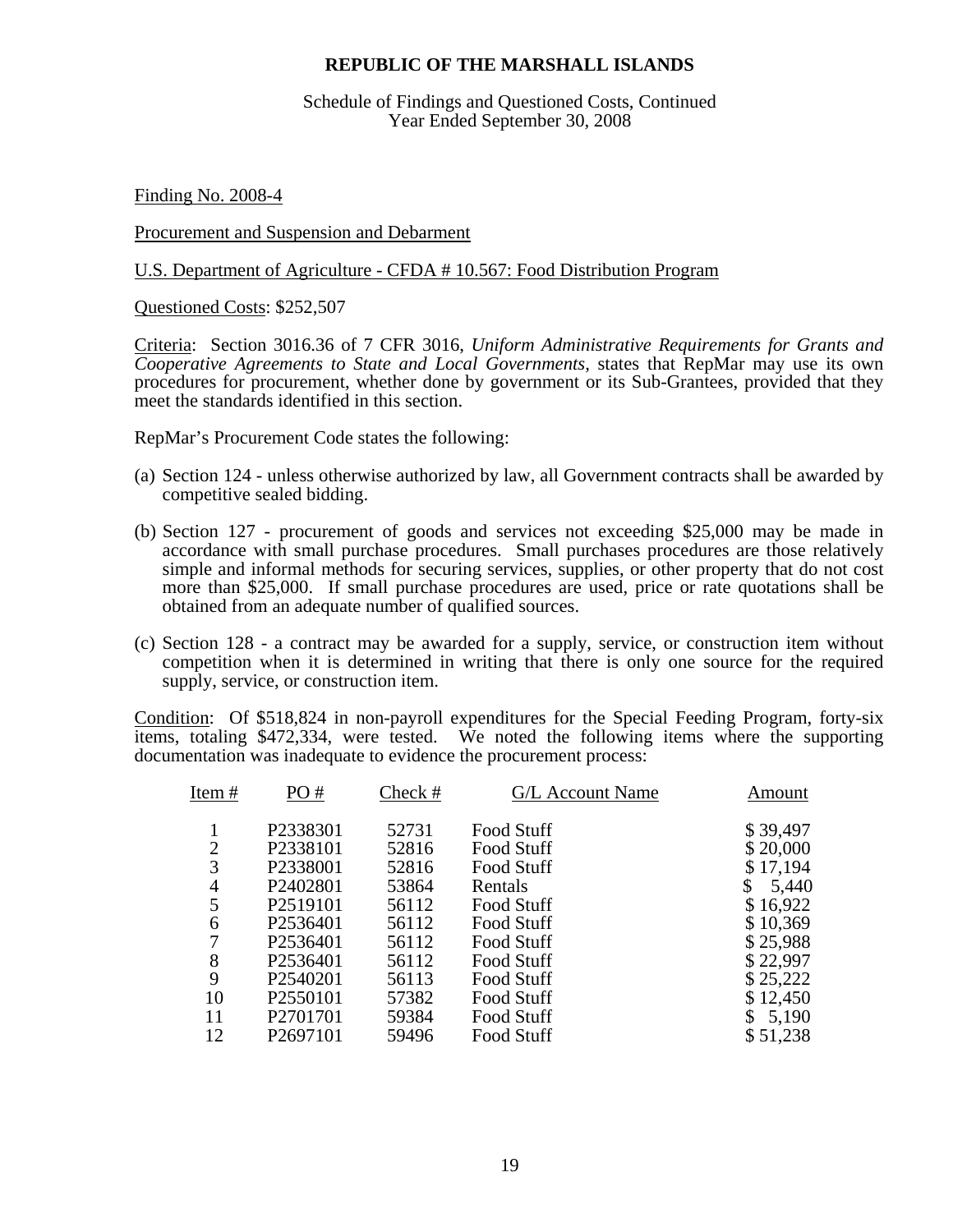Schedule of Findings and Questioned Costs, Continued Year Ended September 30, 2008

Finding No. 2008-4, Continued

Procurement and Suspension and Debarment

U.S. Department of Agriculture - CFDA # 10.567: Food Distribution Program

Questioned Costs: \$252,507

#### Condition, Continued:

For item # 1, three informal price quotations were on file; however, these did not appear to have been independently completed and obtained from the respective vendors. The per unit costs for certain products did not agree with the costs documented on the price quotations, there were certain items purchased that were not documented on the price quotations, and the date of the vendor invoice  $(9/14/07)$  preceded the purchase order date  $(1/14/08)$ . Furthermore, since the purchase price exceeds \$25,000, the procurement should have been awarded by competitive sealed bidding.

For item #s 2 and 3, three informal price quotations were on file; however, these did not appear to have been independently completed and obtained from the respective vendors. The per unit costs for certain products did not agree with the costs documented on the price quotations, there were certain items purchased that were not documented on the price quotations, and the date of the vendor invoice  $(11/14/07$  and  $11/26/07)$  preceded the purchase order date  $(1/24/08)$  and purchase requisition date (11/29/07).

For item # 4, three informal price quotations were on file; however, such were not based on common parameters (one was based on miles while the other two were based on a daily rate).

For item # 5, procurement was supported by a memo, dated 4/17/08, from the Division of Procurement and Supply documenting sole source due to an emergency due to limited timeframe and transportation yet vendor invoice was dated 2/1/08. Such appears to be the lack of adequate planning and does not appear to relate to an emergency procurement.

For item #s 6, 7 and 8, three informal price quotations were on file; however, the purchase price exceeds \$25,000 thus the procurement should have been awarded by competitive sealed bidding.

For item # 9, procurement was supported by a memo, dated 5/14/08, from the Division of Procurement and Supply documenting sole source due to the vendor being the merchant on the ship thus freight and handling costs would be less. Furthermore, since the purchase price exceeds \$25,000, the procurement should have been awarded by competitive sealed bidding.

For item # 10, procurement was not supported by informal price quotations, thus purchase appears to have been sole sourced.

For item # 11, procurement was supported by a memo, dated 9/15/08, from the Division of Procurement and Supply documenting sole source due to the vendor being the only merchant on island with rice in stock. No other documentation was on file verifying that the vendor was the sole supplier.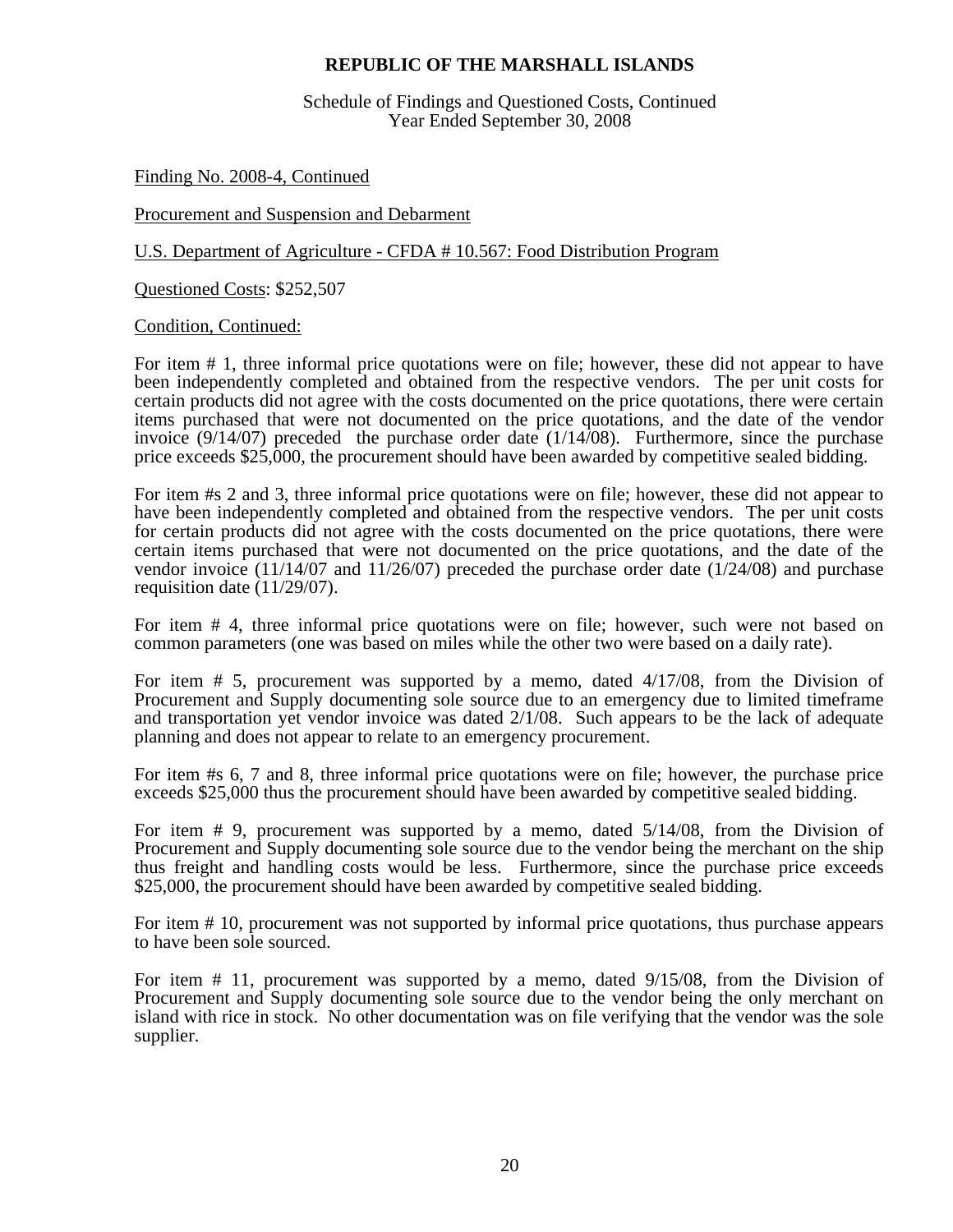Schedule of Findings and Questioned Costs, Continued Year Ended September 30, 2008

Finding No. 2008-4, Continued

Procurement and Suspension and Debarment

U.S. Department of Agriculture - CFDA # 10.567: Food Distribution Program

Questioned Costs: \$252,507

Condition, Continued:

For item # 12, procurement was supported by one informal price quotation; however, the purchase price exceeds \$25,000 thus the procurement should have been awarded by competitive sealed bidding.

For item #s 1 through 12, as supporting documentation was not maintained indicating the history of procurement, including the rationale for and method of procurement, a questioned cost in the amount of \$252,507 will be reported.

Cause: The cause of the above condition is the lack of adequate internal control policies and procedures requiring the documentation of procurement procedures to ensure compliance with federal procurement requirements.

Effect: The effect of the above condition is noncompliance with procurement standards.

Recommendation: We recommend RepMar ensure supporting documentation is adequate to comply with federal procurement requirements. Specifically, supporting documentation should indicate the history of procurement, including the rationale for and method of procurement, the contractor selection or rejection, and the basis for the contract price.

Auditee Response and Corrective Action Plan: We agree with the audit finding and recommendation. The 4-Atoll Feeding Program was recently relocated to the Ministry of Finance where the Director of Budget and the Chief of the Procurement and Supply have been designated as the Ministry's Officials in-charge of overseeing the program activities. Thus, all incoming requests will be channeled through a screening process to ensure compliance with Federal and RMI procurement regulations.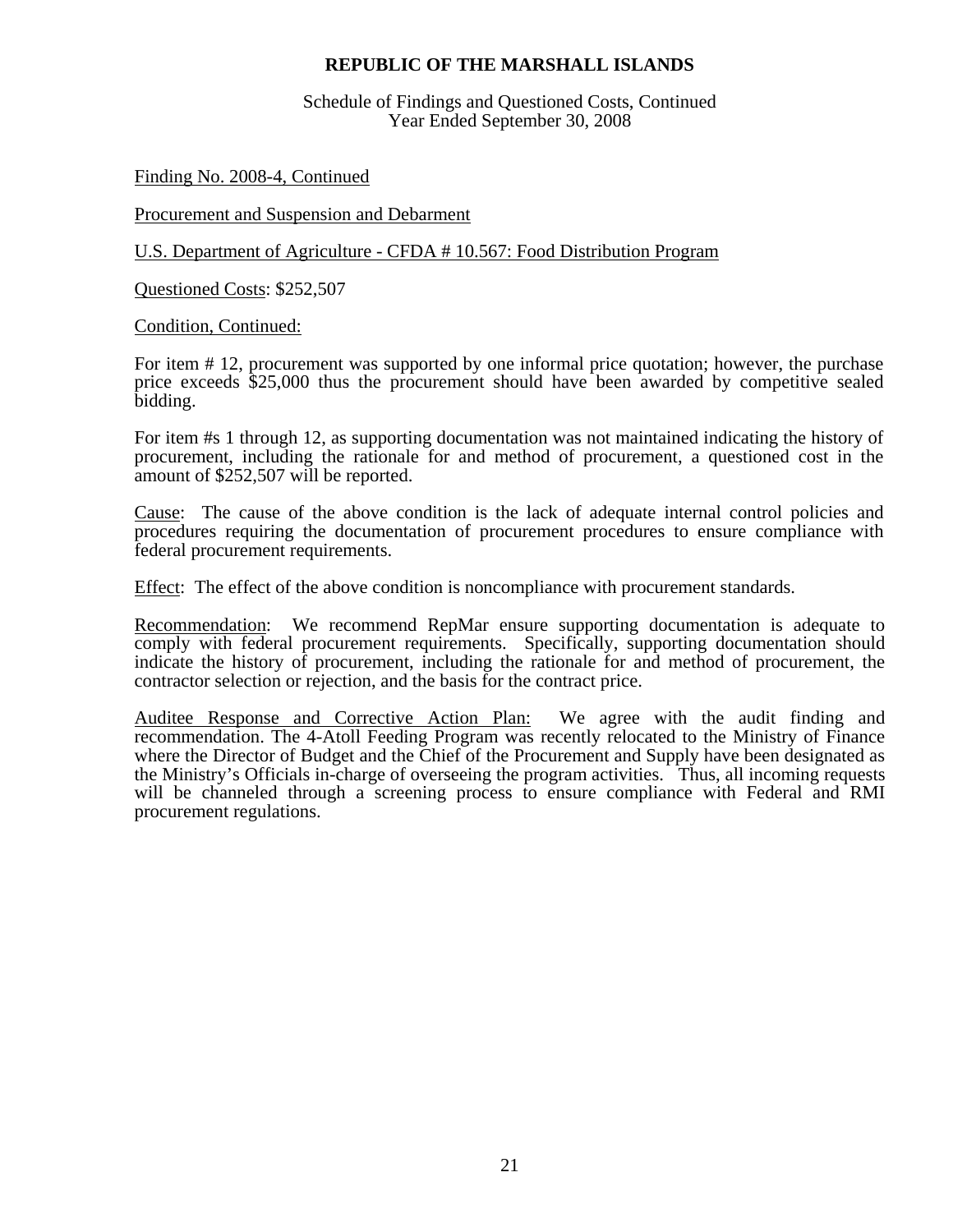Schedule of Findings and Questioned Costs, Continued Year Ended September 30, 2008

Finding No. 2008-5

#### Procurement and Suspension and Debarment

#### U.S. Department of the Interior - CFDA # 15.875: Compact Sector Grants

Questioned Costs: \$74,318

Criteria: Article VI, Section 1(j) (1) of the Fiscal Procedures Agreement (FPA) states that RepMar may use its own procedures for procurement, whether done by government or its Sub-Grantees, provided that they meet the standards identified in the FPA.

RepMar's Procurement Code states the following:

- (a) Section 124 unless otherwise authorized by law, all Government contracts shall be awarded by competitive sealed bidding.
- (b) Section 127 procurement of goods and services not exceeding \$25,000 may be made in accordance with small purchase procedures. Small purchases procedures are those relatively simple and informal methods for securing services, supplies, or other property that do not cost more than \$25,000. If small purchase procedures are used, price or rate quotations shall be obtained from an adequate number of qualified sources.
- (c) Section 128 a contract may be awarded for a supply, service, or construction item without competition when it is determined in writing that there is only one source for the required supply, service, or construction item.

Condition: Of \$14,337,611 in non-payroll expenditures of the Compact Sector Grant, sixty-three items, totaling \$3,247,975, were tested. We noted the following expenditures where documentation was inadequate to evidence the procurement process:

| Item#   | Fund             | PO#                              | Check #        | G/L Account Name                                       | Amount                     |
|---------|------------------|----------------------------------|----------------|--------------------------------------------------------|----------------------------|
| ◠       | 410150<br>410150 | K1147501<br>Q0785801             | 13717<br>13759 | <b>International Travel</b><br><b>Medical Supplies</b> | 1,606<br>S<br>\$19,430     |
| 3<br>4  | 410102<br>410102 | P2415701<br>P2423801             | 53731<br>53996 | Food Stuff<br><b>Other Supplies/Materials</b>          | 1,155<br>\$<br>5,200<br>\$ |
| 5<br>6  | 410150<br>410102 | O0821701<br>P2428701             | 9639<br>54974  | <b>Contractual Services</b><br>Food Stuff              | \$<br>5,454<br>906         |
| 7<br>8  | 410100<br>410150 | P <sub>2510101</sub><br>Q0857601 | 55508<br>9880  | POL (Fuel)<br>Training and Development                 | 1,402<br>\$<br>1,000<br>\$ |
| 9<br>10 | 410100<br>410150 |                                  | 10165<br>13902 | <b>Contractual Services</b><br>Equipment               | 4,572<br>\$<br>\$33,593    |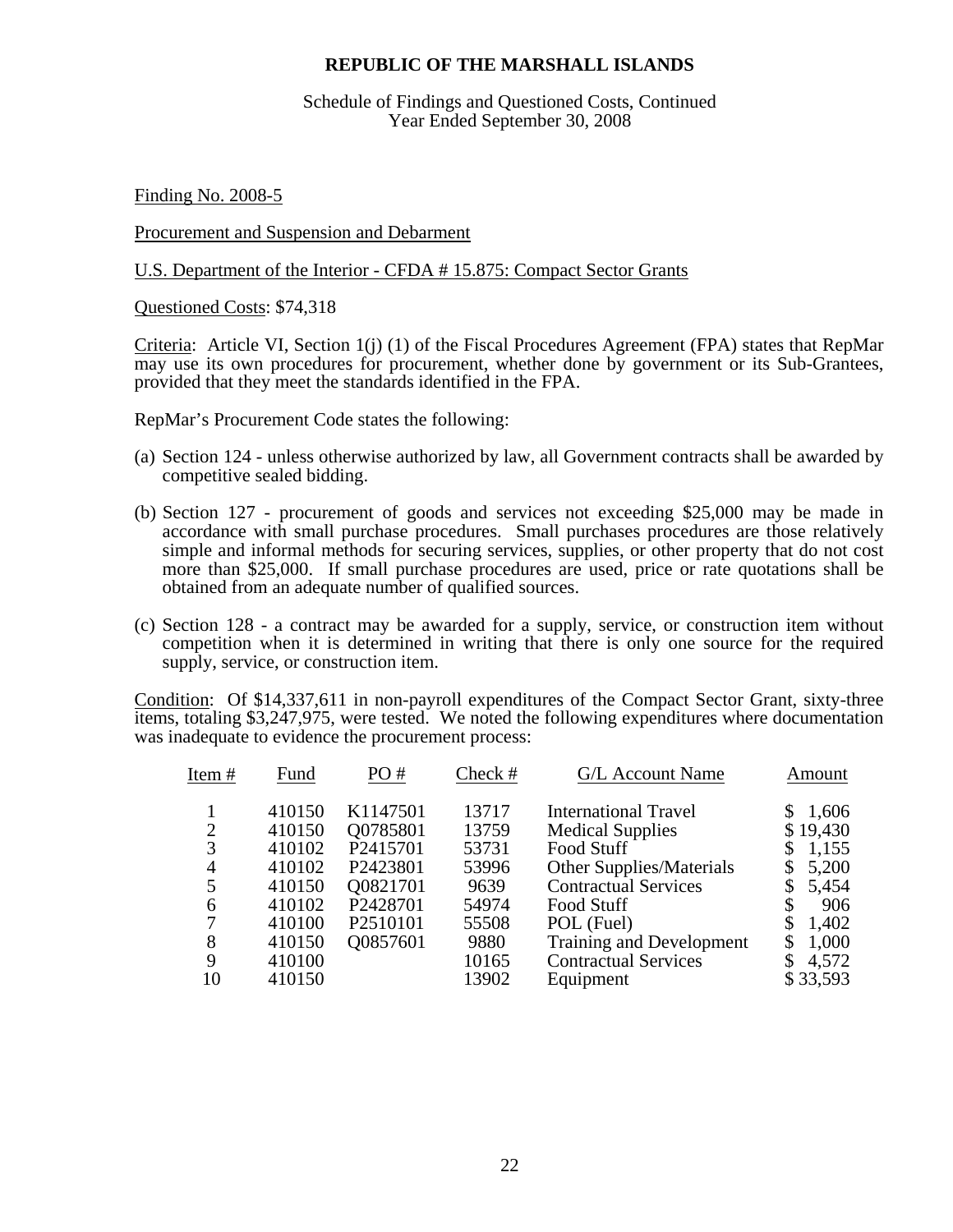Schedule of Findings and Questioned Costs, Continued Year Ended September 30, 2008

Finding No. 2008-5, Continued

Procurement and Suspension and Debarment

U.S. Department of the Interior - CFDA # 15.875: Compact Sector Grants

Questioned Costs: \$74,318

#### Condition, Continued:

For item #1, expenditure related to international travel on full economy fare. No evidence of obtaining the least expensive economy class airfare purchased was on file. RepMar's travel policy requires that economy class travel be the standard class for government officials, going through the most direct and inexpensive route available to and from the place of destination.

For item # 2, procurement was supported by a memo, dated 9/15/07, from the Kwajalein Atoll Healthcare Bureau documenting sole source due to an emergency due to the lack of pharmaceutical supplies in stock yet vendor invoices were dated 10/18/07, 10/24/07, 11/16/07, 11/23/07 and 11/27/07. Such appears to be the lack of adequate planning and does not appear to relate to an emergency procurement.

For item #s 3 through 10, no evidence of obtaining informal price quotations were on file.

For item #s 1 through 10, as supporting documentation was not maintained indicating the history of procurement, including the rationale for and method of procurement, a questioned cost in the amount of \$74,318 will be reported.

Cause: The cause of the above condition is the lack of vendor invoices supporting recorded expenditures, and the lack of adequate internal control policies and procedures requiring the documentation of procurement procedures to ensure compliance with federal procurement requirements.

Effect: The effect of the above condition is noncompliance with allowable costs/cost principles and procurement standards.

Recommendation: We recommend RepMar ensure supporting documentation is adequate to comply with allowable costs/cost principles, and federal procurement requirements as stipulated in the FPA. Specifically, supporting documentation should indicate the history of procurement, including the rationale for and method of procurement, the contractor selection or rejection, and the basis for the contract price.

Auditee Response and Corrective Action Plan: We agree with the audit finding and recommendation. The Chief of Procurement and Supply and Budget Director have been designated as the Ministry's officials' in-charge to develop procedures and adequate internal control policies to ensure compliance with the procurement requirements as stipulated under the *FPA*. Currently, the Chief of Procurement & Supply is taking comprehensive measures to ensure all supporting documents are provided and attached to all incoming requests prior to processing.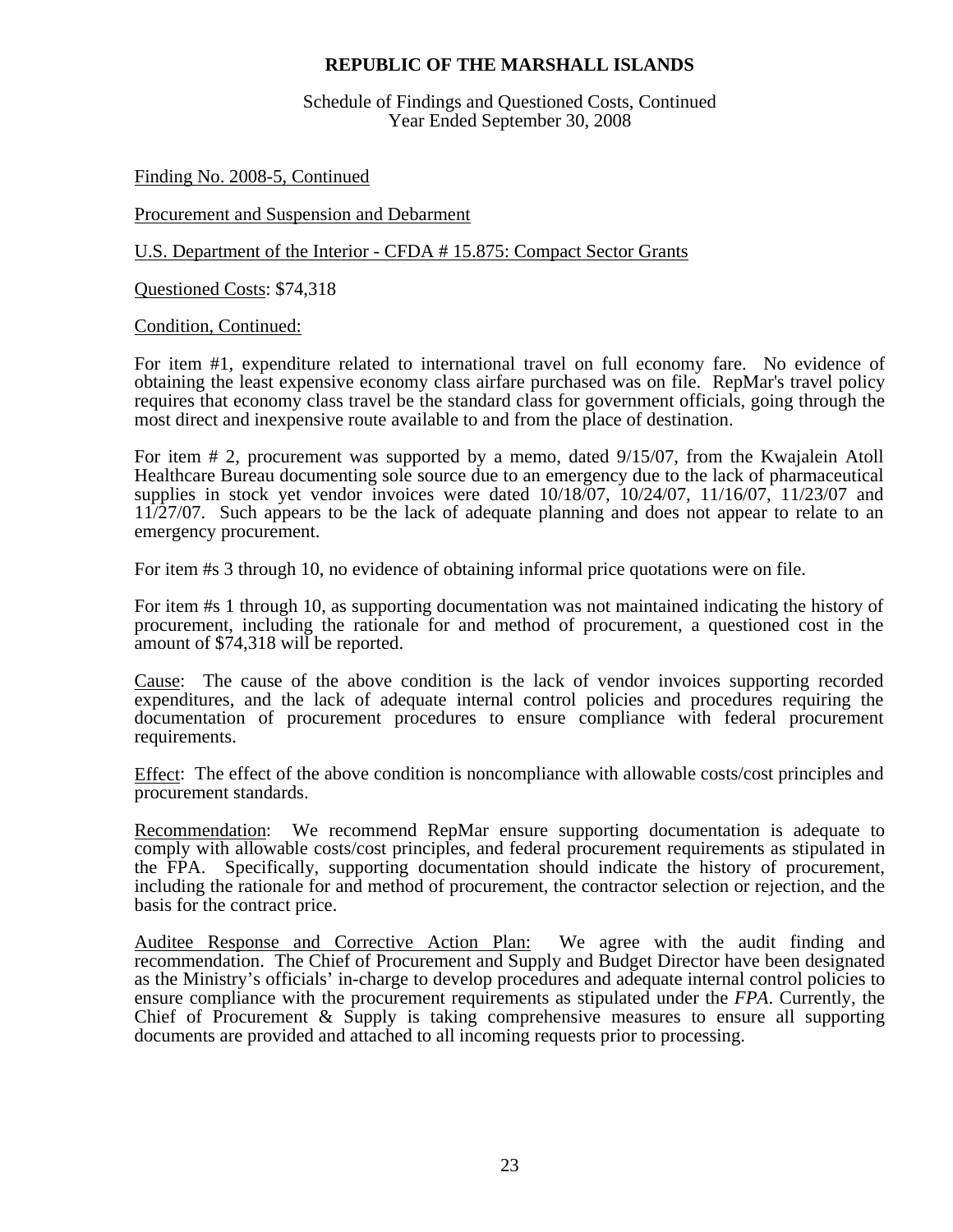Schedule of Findings and Questioned Costs, Continued Year Ended September 30, 2008

Finding No. 2008-6

#### Procurement and Suspension and Debarment

#### U.S. Department of Education - CFDA # 84.027: Special Education - Grants to States

Questioned Costs: \$14,966

Criteria: Section 80.36 of 34 CFR 80, *Uniform Administrative Requirements for Grants and Cooperative Agreements to State and Local Governments*, states that RepMar may use its own procedures for procurement, whether done by government or its Sub-Grantees, provided that they meet the standards identified in this section.

RepMar's Procurement Code states the following:

- (a) Section 124 unless otherwise authorized by law, all Government contracts shall be awarded by competitive sealed bidding.
- (b) Section 127 procurement of goods and services not exceeding \$25,000 may be made in accordance with small purchase procedures. Small purchases procedures are those relatively simple and informal methods for securing services, supplies, or other property that do not cost more than \$25,000. If small purchase procedures are used, price or rate quotations shall be obtained from an adequate number of qualified sources.
- (c) Section 128 a contract may be awarded for a supply, service, or construction item without competition when it is determined in writing that there is only one source for the required supply, service, or construction item.

Condition: Of \$809,682 in non-payroll expenditures of the IDEA Special Education - Grants to States program, thirty-six items, totaling \$197,514, were tested. We noted the following items where the supporting documentation was inadequate to evidence the procurement process:

| Item $#$                    | PO #     | $Check \#$ | G/L Account Name            | Amount      |
|-----------------------------|----------|------------|-----------------------------|-------------|
|                             | P2255501 | 53502      | POL (Fuel)                  | 1,121       |
| $\mathcal{D}_{\mathcal{L}}$ | A0859801 | 55001      | <b>International Travel</b> | 1,959       |
| 3                           | A0874901 | 55935      | <b>International Travel</b> | \$<br>3,238 |
| 4                           | A0879501 | 56231      | <b>International Travel</b> | \$<br>1.959 |
|                             | A0883301 | 56394      | <b>International Travel</b> | 3,078       |
| 6                           | A0899801 | 58320      | International Travel        | 3,486       |
|                             |          | 59014      | Travel                      | 125         |

For item # 1, expenditure related to the purchase of gasoline. No evidence supporting the procurement process was noted on file. As supporting documentation was not maintained indicating the history of procurement, including the rationale for and method of procurement, a questioned cost in the amount of \$1,121 will be reported.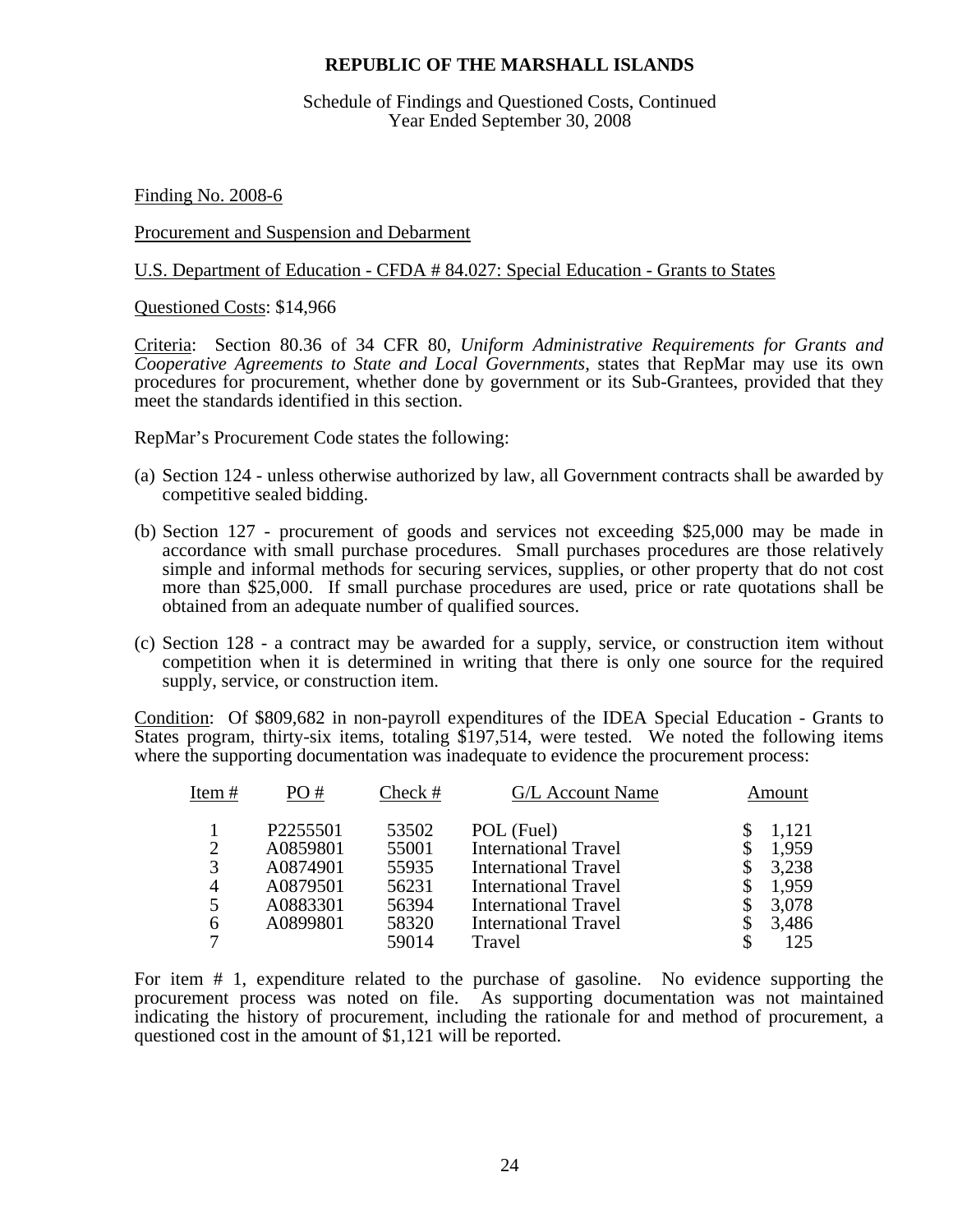Schedule of Findings and Questioned Costs, Continued Year Ended September 30, 2008

Finding No. 2008-6, Continued

Procurement and Suspension and Debarment

U.S. Department of Education - CFDA # 84.027: Special Education - Grants to States

Questioned Costs: \$14,966

Condition, Continued:

For item #s 2, 3, 4, 5 and 6, expenditures related to international travel on full economy fares. No evidence of obtaining the least expensive economy class airfare purchased was on file. RepMar's travel policy requires that economy class travel be the standard class for government officials, going through the most direct and inexpensive route available to and from the place of destination. As supporting documentation was not maintained indicating the history of procurement, including the rationale for and method of procurement, a questioned cost in the amount of \$13,720 will be reported.

For item # 7, expenditure related to the purchase of outer island boat charter. No evidence supporting the procurement process was noted on file. As supporting documentation was not maintained indicating the history of procurement, including the rationale for and method of procurement, a questioned cost in the amount of \$125 will be reported.

Cause: The cause of the above condition is the lack of adequate internal control policies and procedures requiring the documentation of procurement procedures to ensure compliance with federal procurement requirements.

Effect: The effect of the above condition is noncompliance with procurement standards.

Recommendation: We recommend RepMar ensure supporting documentation is adequate to comply with federal procurement requirements. Specifically, supporting documentation should indicate the history of procurement, including the rationale for and method of procurement, the contractor selection or rejection, and the basis for the contract price.

Auditee Response and Corrective Action Plan: We agree with the audit finding and recommendation. The Ministry of Finance particularly Procurement & Supply Division will make sure that adequate documentations are attached to all Purchased Requisitions, specifically, to ensure that three vendor price quotations requirements have been met before further approval for process.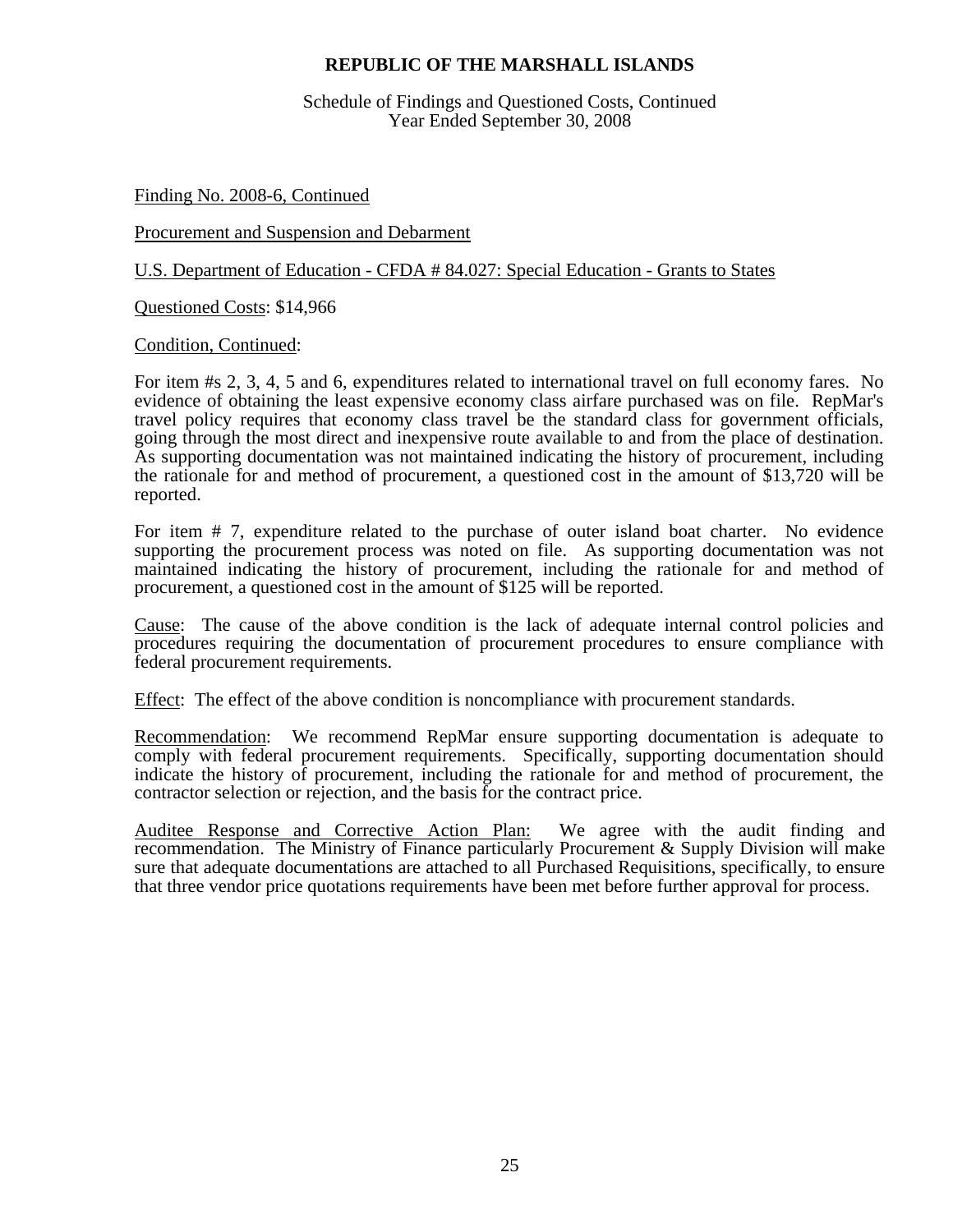Schedule of Findings and Questioned Costs, Continued Year Ended September 30, 2008

Finding No. 2008-7

#### Procurement and Suspension and Debarment

#### U.S. Department of Health and Human Services - CFDA # 93.110: MCH Services Community Based Health Education

#### U.S. Department of the Interior - CFDA # 15.875: RMI Revenue Enhancements Initiative Grant

Questioned Costs: \$303,827

Criteria: Section 92.36 of 45 CFR 92, *Uniform Administrative Requirements for Grants and Cooperative Agreements to State and Local Governments*, states that RepMar may use its own procedures for procurement, whether done by government or its Sub-Grantees, provided that they meet the standards identified in this section. Furthermore, Section 12.76 of 43 CFR 12, *Uniform Administrative Requirements for Grants and Cooperative Agreements to State and Local Governments*, states that RepMar may use its own procedures for procurement, whether done by government or its Sub-Grantees, provided that they meet the standards identified in this section.

RepMar's Procurement Code states the following:

- (a) Section 124 unless otherwise authorized by law, all Government contracts shall be awarded by competitive sealed bidding.
- (b) Section 127 procurement of goods and services not exceeding \$25,000 may be made in accordance with small purchase procedures. Small purchases procedures are those relatively simple and informal methods for securing services, supplies, or other property that do not cost more than \$25,000. If small purchase procedures are used, price or rate quotations shall be obtained from an adequate number of qualified sources.
- (c) Section 128 a contract may be awarded for a supply, service, or construction item without competition when it is determined in writing that there is only one source for the required supply, service, or construction item.

Condition: Of \$25,981,109 in non-payroll expenditures of the Grants Assistance Fund (excluding the Compact Sector Grants, IDEA Special Education - Grants to States program, and Special Feeding Program, which were separately tested), twenty-seven items, totaling \$2,972,293, were tested. We noted the following items where the supporting documentation was inadequate to evidence the procurement process:

| Item # | CFDA#  | PO#                  | Check # | G/L Account Name            | Amount   |
|--------|--------|----------------------|---------|-----------------------------|----------|
|        | 15.875 | C <sub>0215801</sub> | 53136   | <b>Contractual Services</b> | \$97,000 |
| ∍      | 93.110 | A0819701             | 50396   | International Travel        | 3,751    |
| 3      | 93.110 | A0829501             | 51784   | International Travel        | 1.966    |
| 4      | 93.110 | A0855801             | 54197   | International Travel        | 3.210    |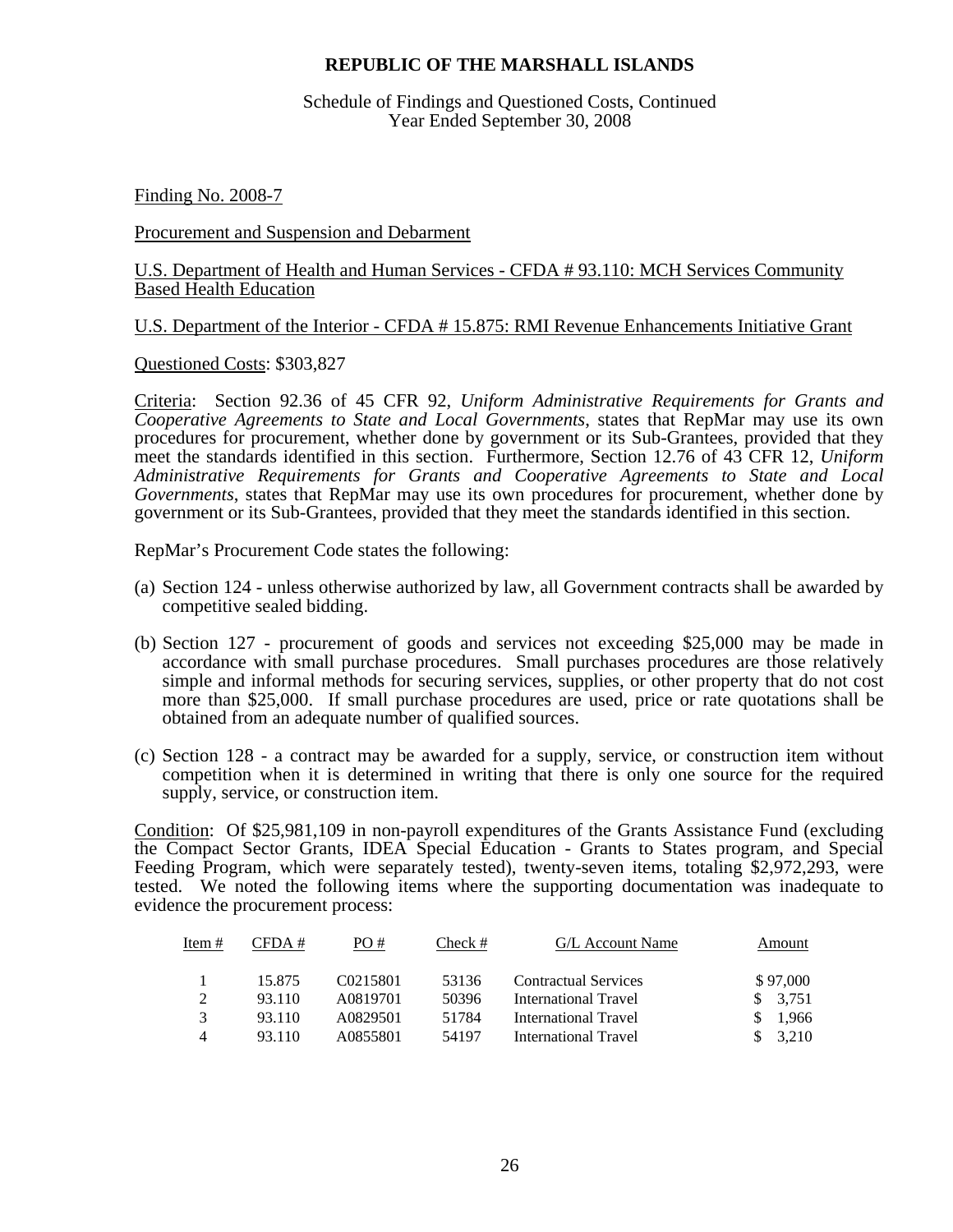Schedule of Findings and Questioned Costs, Continued Year Ended September 30, 2008

Finding No. 2008-7, Continued

Procurement and Suspension and Debarment

U.S. Department of Health and Human Services - CFDA # 93.110: MCH Services Community Based Health Education

U.S. Department of the Interior - CFDA # 15.875: RMI Revenue Enhancements Initiative Grant

Questioned Costs: \$303,827

Condition, Continued:

For item # 1, the expenditure relates to services of a contractor for the installation of a Customs Management Information System in the amount of \$100,000. No documentation supporting the procurement process was on file. Since the purchase price exceeds \$25,000, the procurement should have been awarded by competitive sealed bidding. Total payments made during fiscal year 2008 under this contract amounted to \$294,900. As supporting documentation was not maintained indicating the history of procurement, including the rationale for and method of procurement, the contractor selection or rejection, and the basis for the purchase price, a questioned cost in the amount of \$294,900 will be reported.

For item #s 2, 3 and 4, expenditures related to international travel on full economy fares. No evidence of obtaining the least expensive economy class airfare purchased was on file. RepMar's travel policy requires that economy class travel be the standard class for government officials, going through the most direct and inexpensive route available to and from the place of destination. As supporting documentation was not maintained indicating the history of procurement, including the rationale for and method of procurement, a questioned cost in the amount of \$8,927 will be reported.

Cause: The cause of the above condition is the lack of adequate internal control policies and procedures requiring the documentation of procurement procedures to ensure compliance with federal procurement requirements.

Effect: The effect of the above condition is noncompliance with procurement standards.

Recommendation: We recommend RepMar ensure supporting documentation is adequate to comply with federal procurement requirements. Specifically, supporting documentation should indicate the history of procurement, including the rationale for and method of procurement, the contractor selection or rejection, and the basis for the contract price.

Auditee Response and Corrective Action Plan: RMI agree with the finding and recommendation. The Office of the Secretary of Finance has directed a policy to strengthen internal control in ensuring that all proper justification, documentations and bidding requirements have been met before further approval for purchase or contract.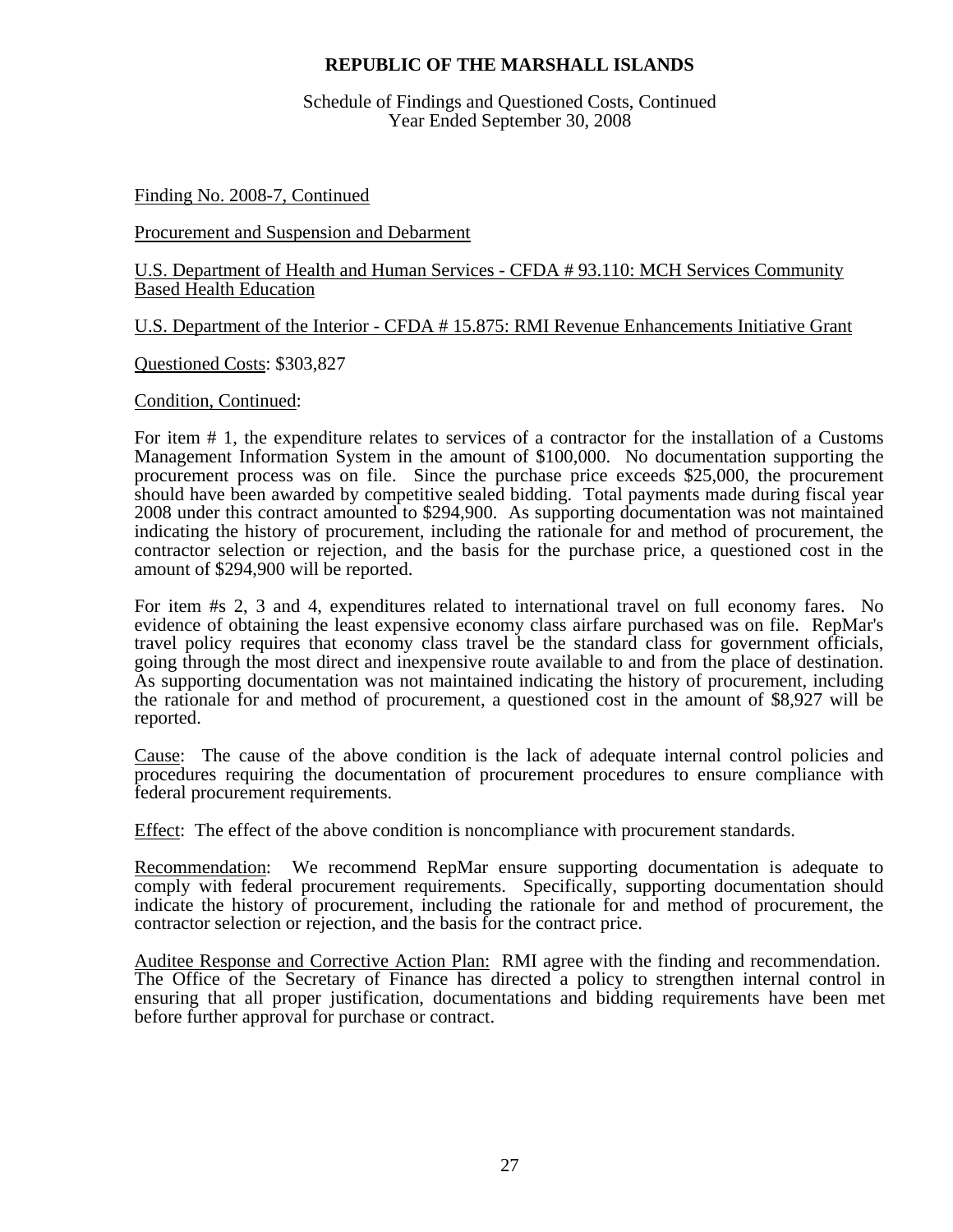Schedule of Findings and Questioned Costs, Continued Year Ended September 30, 2008

Finding No. 2008-8

Special Tests and Provisions

# U.S. Department of the Interior - CFDA # 15.875: Compact Sector Grants

#### Questioned Costs: \$0

Criteria: Article VI, Section  $1(j)(14)$  of the Fiscal Procedures Agreement (FPA) states that all contracts paid with funds provided pursuant to the Compact, as amended, shall contain the following provisions: (i) for contracts in excess of \$100,000 - administrative, contractual, or legal remedies in instances where contractors violate or breach contract terms, and the provision of such sanctions and penalties as appropriate; (ii) for contracts in excess of \$100,000 - termination for cause and for convenience by the Grantee or Sub-Grantee including the manner by which it will be effected and the basis for settlement; (iii) compliance with the local statutes regarding kickbacks and corrupt practices; (iv) access by the Government of the Republic of the Marshall Islands and its Sub-Grantees, the Government of the United States, or any of their duly authorized representatives to any books, documents, papers, and records of the contractor which are directly pertinent to that specific contract for the purpose of making audit, examination, excerpts, and transcriptions; (v) retention of all required records for three years after Grantees or Sub-Grantees make final payments and all other pending matters are closed; and (vi) compliance with all applicable standards, orders, or requirements issued under local environmental laws.

Condition: During the year ended September 30, 2008, RepMar entered into a contract (Contract # C0213601) with a contractor (Vendor # 503298) in the amount of \$14,738 that did not contain the provisions (iii) through (vi).

Cause: The cause of the above condition is the lack of adequate internal control policies and procedures requiring contracts to contain prerequisite provisions and ensuring compliance with special tests and provisions.

Effect: The effect of the above condition is noncompliance with specific provisions of the FPA.

Recommendation: We recommend that RepMar comply with the specific provisions of the FPA and ensure contracts contain all prerequisite provisions.

Auditee Response and Corrective Action Plan: We agree with the audit finding and recommendation. The Ministry of Finance particularly the Budget Section, when certifying incoming contracts that involve compact funding must ensure that they contain the provisions stipulated under the Fiscal Procedures Agreement*.*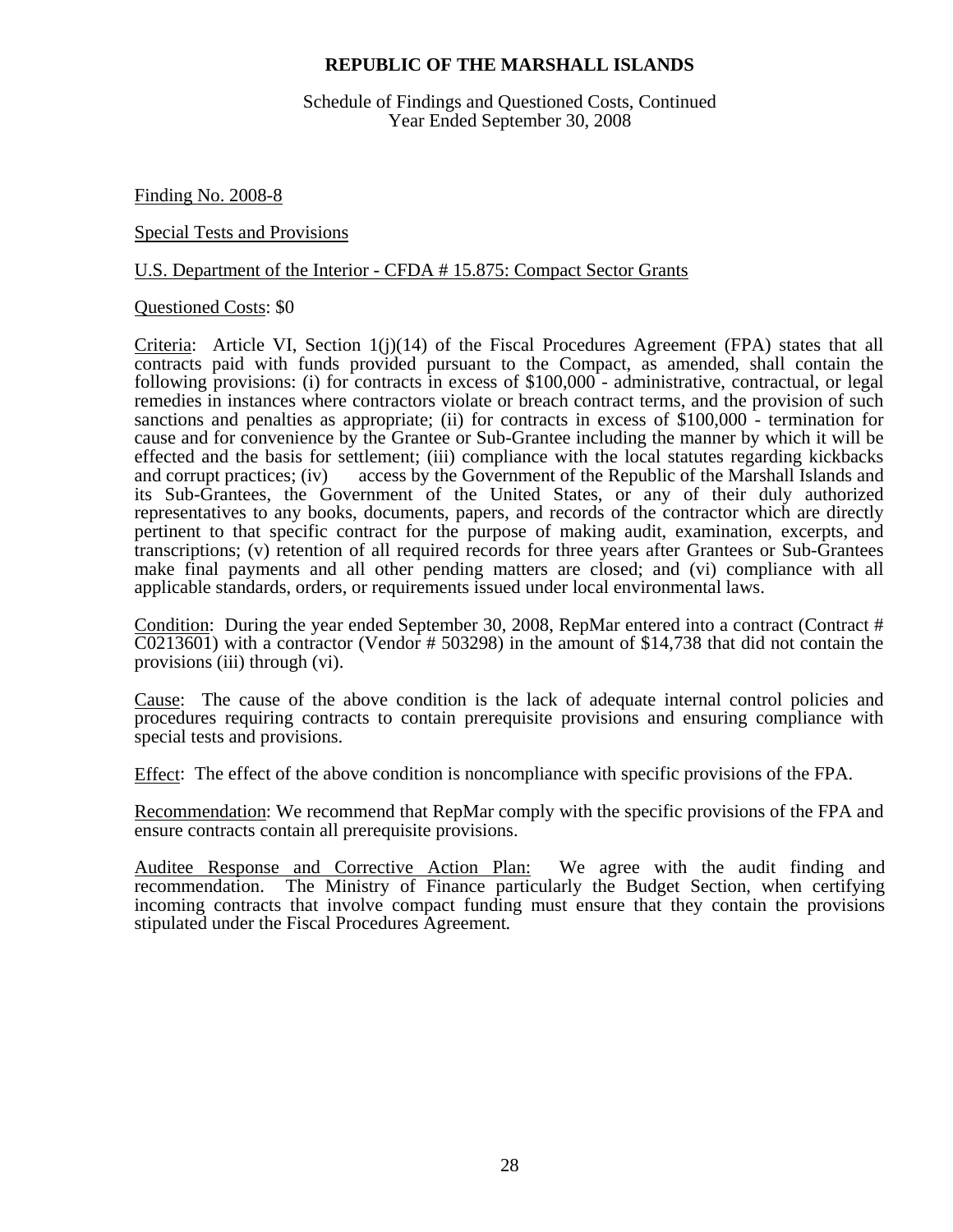#### Schedule of Findings and Questioned Costs, Continued Year Ended September 30, 2008

#### Finding No. 2008-9

## Payroll Expenditures - Employer Insurance Costs

Criteria: Recorded changes to the payroll master files should be compared to authorized source documents to ensure that they were input accurately. Identified errors should be correctly in a timely manner.

Condition: We examined the bi-weekly employer share for group life insurance premiums for payroll periods ended 10/13/07 through 07/05/08 (20 pay periods) and the following exception was noted:

|           | Actual   | Expected     |          | Actual   | Expected     |                          |
|-----------|----------|--------------|----------|----------|--------------|--------------------------|
|           | Employer | Employer     |          | Employee | Employee     |                          |
| Emplovee# | Share    | <b>Share</b> | Variance | Share    | <b>Share</b> | Variance                 |
| 14888     | \$1.716  | -17          | \$1,699  | -12      | 12           | $\overline{\phantom{0}}$ |

The variance of \$1,699 represented an overpayment of group life insurance premiums for each of the pay periods ended  $12/27/07$  through  $06/07/08$ , which represented a total overpayment of \$18,687. A correction was made by the Payroll Supervisor for the pay period 06/21/08.

Cause: The cause of the above condition is the lack of independent verification after input of changes to the payroll master file for group life insurance premiums.

Effect: The effect of the above condition is the overpayment of group life insurance premiums; however, RepMar subsequently received reimbursement from the insurance company.

Recommendation: We recommend that management establish internal control procedures to ensure that changes made to the payroll master file are independently verified.

Auditee Response and Corrective Action Plan: We agree with the audit finding and recommendation. The Ministry of Finance's Chief of Accounting has been designated as the Ministry's official in charge of verifying all changes made to the Payroll Master File to ensure errors are detected and corrected in a timely manner.